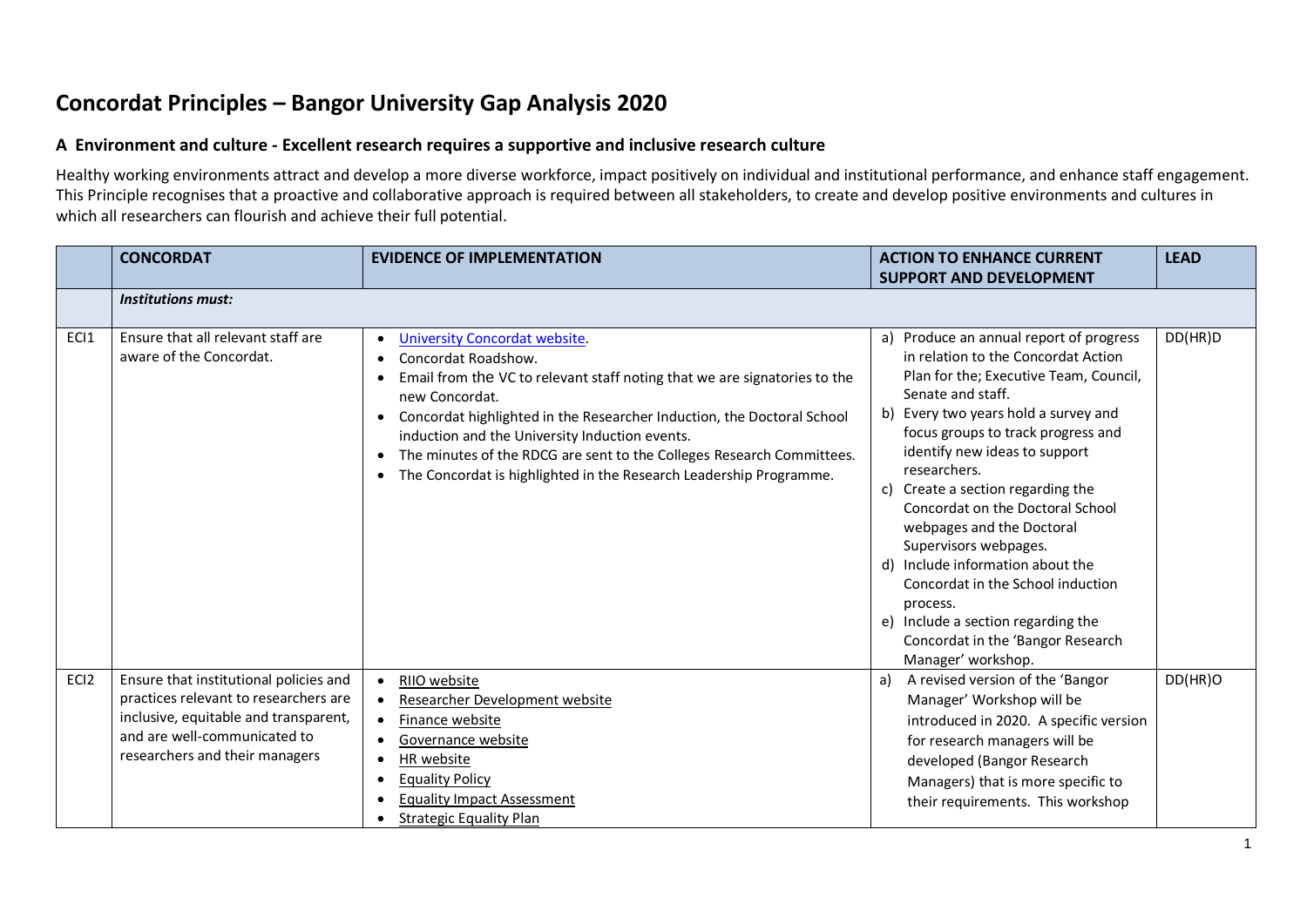|                  |                                                                                                                                                                                                                                                                                                       | University Athena SWAN Action Plan<br>$\bullet$<br>Dignity at Work and Study Policy<br>$\bullet$<br><b>Trans Equality and Policy Procedure</b><br>$\bullet$<br>The Governance and Compliance Team regularly run sessions on relevant<br>$\bullet$<br>issues such as data protection and freedom of information for relevant<br>staff.<br>RIIO communicate relevant updates to policies and procedures to<br>$\bullet$<br>research staff.<br>Relevant institutional policies are discussed in the University Induction,<br>$\bullet$<br>Researcher Induction and in specific updates and workshops arranged by<br>HR and the Governance and Compliance Team.<br>Important policies and procedures are communicated to staff in the<br>$\bullet$<br>University Induction and Researcher Induction. There is also an on-line<br>induction for all University staff and a specific on-line induction for<br>researchers to ensure that part time staff or staff who are unable to<br>attend the induction workshops have access to the relevant information<br>The Performance Management Toolkit provides valuable information<br>$\bullet$<br>about managing staff and dealing with all aspects of performance<br>management.<br>As part of the induction staff are provided with a checklist to ensure that<br>$\bullet$<br>managers discuss all relevant policies with new staff<br>The Guide to the Management and Employment of Contract Research<br>$\bullet$<br>Staff. | C)<br>d)<br>e)       | will provide an overview and update<br>of relevant policies and procedures.<br>b) As part of the Bangor Manager<br>workshop a web page / handout with<br>key information for managers and<br>links to relevant policies.<br>Communicate the Strategic Equality<br>Plan to all managers and staff.<br>The induction process at School level<br>will be reviewed in order to ensure<br>that there is a standard approach to<br>induction and information provided<br>to all researchers.<br>Review the Guide to the Management<br>and Employment of Contract<br>Research Staff to ensure guidance<br>regarding policies and up to date and<br>in some cases expanded. This will<br>provide the basis for the Bangor<br>Manager update workshop for<br>researchers. | <b>HREO</b>                            |
|------------------|-------------------------------------------------------------------------------------------------------------------------------------------------------------------------------------------------------------------------------------------------------------------------------------------------------|----------------------------------------------------------------------------------------------------------------------------------------------------------------------------------------------------------------------------------------------------------------------------------------------------------------------------------------------------------------------------------------------------------------------------------------------------------------------------------------------------------------------------------------------------------------------------------------------------------------------------------------------------------------------------------------------------------------------------------------------------------------------------------------------------------------------------------------------------------------------------------------------------------------------------------------------------------------------------------------------------------------------------------------------------------------------------------------------------------------------------------------------------------------------------------------------------------------------------------------------------------------------------------------------------------------------------------------------------------------------------------------------------------------------------------------------------------------------------|----------------------|------------------------------------------------------------------------------------------------------------------------------------------------------------------------------------------------------------------------------------------------------------------------------------------------------------------------------------------------------------------------------------------------------------------------------------------------------------------------------------------------------------------------------------------------------------------------------------------------------------------------------------------------------------------------------------------------------------------------------------------------------------------|----------------------------------------|
| EC <sub>13</sub> | Promote good mental health and<br>wellbeing through, for example, the<br>effective management of workloads<br>and people, and effective policies<br>and practice for tackling<br>discrimination, bullying and<br>harassment, including providing<br>appropriate support for those<br>reporting issues | Workload Allocation Project $-$ a WAM Group has been established to<br>$\bullet$<br>lead on this project. An initial draft Policy, Guidelines and tariffs have<br>been developed and the group is currently seeking feedback from staff<br>regarding the draft tariff and guidelines. A Project Officer (Workload<br>Allocation) has been appointed.<br>A Health and Wellbeing Steering Group has been established with a<br>$\bullet$<br>cross-section of staff to examine how best to support staff wellbeing<br>which is led by a Pro Vice-Chancellor. A draft Health and Wellbeing 4 year<br>strategy is currently being developed in which it is proposed that a<br>Healthy University Group is formed to provide strategic oversight and<br>monitoring of the delivery of the University Health and Wellbeing<br>Strategy.<br>All staff can access the Employee Assistance Programme (EAP) delivered<br>$\bullet$<br>by an external body (Care first) on behalf of the University. The EAP helps<br>staff members deal with work-life stressors, family issues, financial                                                                                                                                                                                                                                                                                                                                                                                            | a)<br>b)<br>c)<br>d) | Introduce the Academic WAM<br>system.<br>Examine the recommendations of the<br>Health and Wellbeing Group and<br>identify where recommendations of<br>the Group can be integrated into the<br>Concordat Action Plan.<br>A member of the RDCG will be invited<br>to represent the views of CRS/ECRs<br>and be the Wellbeing Champion for<br>researchers on the Healthy University<br>Group.<br>Review the University's Dignity at<br>Work and Study Policy and consider                                                                                                                                                                                                                                                                                           | <b>WAM Group</b><br>Wellbeing<br>Group |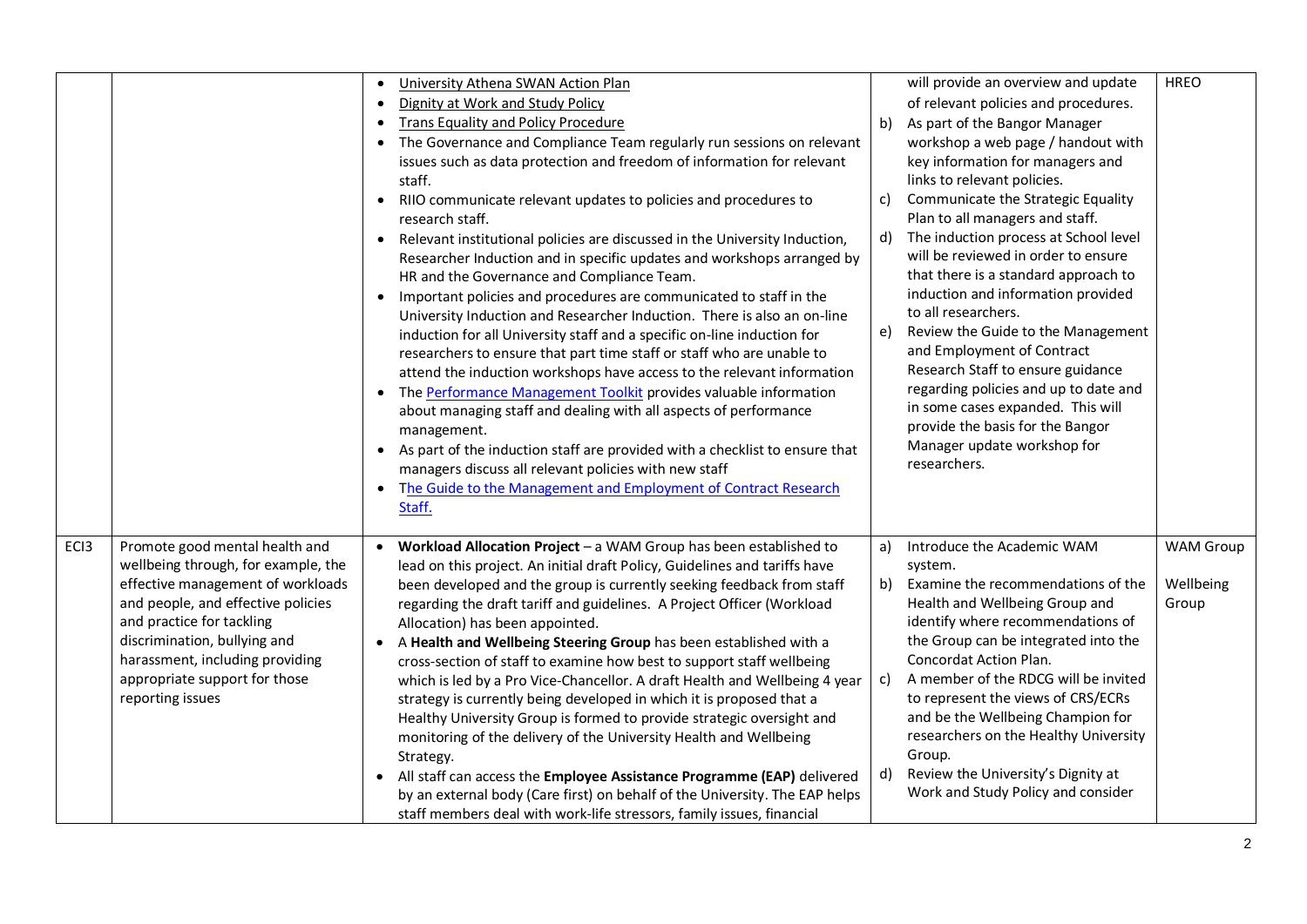|      |                                                                                                                                                     | concerns, relationship problems, and other wider concerns. It is available<br>to all staff members and their families and aims to have a positive impact<br>on their wellbeing.<br>• The University runs a Mental Health First Aid workshop for relevant staff<br>to develop their understanding of mental health issues and their<br>responses to students.<br>• The University has a group of Equality Champions who represent<br>different Colleges and professional services. They meet regularly and<br>discuss emerging equality issues and provide a valuable link between<br>Schools and Departments and the Strategic Equality Group. One of the<br>Equality Champions sits on the Strategic Equality Group.<br>Relevant HR policies include;<br>• The University has a Dignity at Work and Study Policy that states the<br>University's commitment to fostering and promoting a working and<br>learning environment in which harassment, bullying, victimisation and<br>discrimination is highlighted as unacceptable behaviour and sets out a<br>procedure to ensure that complaints are dealt with appropriately and<br>fairly.<br>• The University has a Stress Management Policy and guidance web page<br>provides a source of reference material for all staff dealing with stress at<br>work.<br>• The University has an <b>Employee Assistance Programme</b> to help staff<br>members deal with work-life stressors, family issues, financial concerns,<br>relationship problems, and other wider concerns. It is available to staff<br>members and their families. There are also broader wellbeing resources<br>within this service that include, personalised training and weight<br>management programmes. | e)<br>f)<br>g)<br>h) | the Policy in relation to the<br>researcher context.<br>Examine if there is potential for the<br>ECR Network to meet during the<br>quieter periods of the year to enable<br>the Network to address issues around<br>isolation and maintain contact and<br>meet informally.<br>Send information regarding the<br>health and wellbeing support<br>available to them.<br>Include information about health and<br>wellbeing support in local induction<br>as well as the University induction.<br>Develop a staff guide to equality so<br>that all staff are aware of the equality<br>policy, strategy and all responsibilities<br>to ensure an inclusive and equal<br>University. |     |
|------|-----------------------------------------------------------------------------------------------------------------------------------------------------|---------------------------------------------------------------------------------------------------------------------------------------------------------------------------------------------------------------------------------------------------------------------------------------------------------------------------------------------------------------------------------------------------------------------------------------------------------------------------------------------------------------------------------------------------------------------------------------------------------------------------------------------------------------------------------------------------------------------------------------------------------------------------------------------------------------------------------------------------------------------------------------------------------------------------------------------------------------------------------------------------------------------------------------------------------------------------------------------------------------------------------------------------------------------------------------------------------------------------------------------------------------------------------------------------------------------------------------------------------------------------------------------------------------------------------------------------------------------------------------------------------------------------------------------------------------------------------------------------------------------------------------------------------------------------------------------------------------------------------|----------------------|--------------------------------------------------------------------------------------------------------------------------------------------------------------------------------------------------------------------------------------------------------------------------------------------------------------------------------------------------------------------------------------------------------------------------------------------------------------------------------------------------------------------------------------------------------------------------------------------------------------------------------------------------------------------------------|-----|
| ECI4 | Ensure that managers of researchers<br>are effectively trained in relation to<br>equality, diversity and inclusion,<br>wellbeing and mental health. | Research staff are required to undertake the following training:<br>Mandatory On-line Equality Training - all staff required to undertake<br>$\bullet$<br>the on-line Equality and Diversity module.<br>Equality for Managers Workshop - all staff who manage others are<br>$\bullet$<br>required to attend.<br>• All researchers will be required to undertake the University's mandatory<br><b>Unconscious Bias training.</b><br>• The University runs a Mental Health First Aid workshop for relevant staff<br>to develop their understanding of mental health issues and their<br>responses to students.<br>Recruitment and Selection training - this is mandatory for Chairs of<br>panels and aims to ensure that staff recruit fairly and transparently.                                                                                                                                                                                                                                                                                                                                                                                                                                                                                                                                                                                                                                                                                                                                                                                                                                                                                                                                                                  | a)<br>b)             | Ensure that all staff have undertaken<br>the;<br>I. On-line equality training<br>II. Unconscious bias training<br>Review the Recruitment and Selection<br>training to include interviewing skills                                                                                                                                                                                                                                                                                                                                                                                                                                                                              | SDT |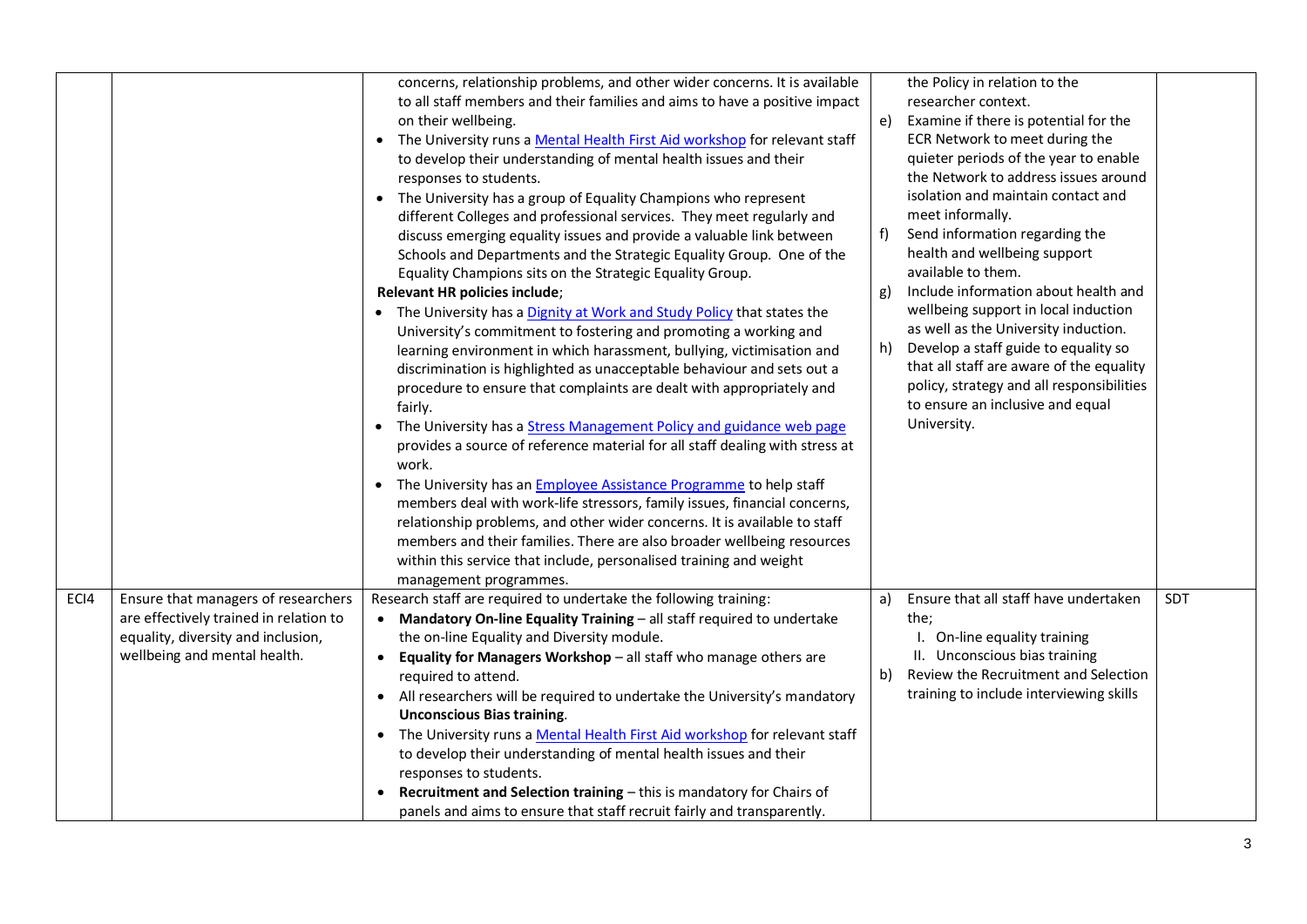|                  |                                                                                                                                                                                                         | • Absence Management Training - this is to ensure that managers                                                                                                                                                                                                                                                                                                                                                                                                                                                                                                                                                                                                                                                                                                                                        |                                  |                                                                                                                                                                                                                                                                                                                                                                                                                                                                                                                                                                                                                                                                                                                                                                                                                                                                                                                                         |              |
|------------------|---------------------------------------------------------------------------------------------------------------------------------------------------------------------------------------------------------|--------------------------------------------------------------------------------------------------------------------------------------------------------------------------------------------------------------------------------------------------------------------------------------------------------------------------------------------------------------------------------------------------------------------------------------------------------------------------------------------------------------------------------------------------------------------------------------------------------------------------------------------------------------------------------------------------------------------------------------------------------------------------------------------------------|----------------------------------|-----------------------------------------------------------------------------------------------------------------------------------------------------------------------------------------------------------------------------------------------------------------------------------------------------------------------------------------------------------------------------------------------------------------------------------------------------------------------------------------------------------------------------------------------------------------------------------------------------------------------------------------------------------------------------------------------------------------------------------------------------------------------------------------------------------------------------------------------------------------------------------------------------------------------------------------|--------------|
|                  |                                                                                                                                                                                                         | manage staff absences effectively.                                                                                                                                                                                                                                                                                                                                                                                                                                                                                                                                                                                                                                                                                                                                                                     |                                  |                                                                                                                                                                                                                                                                                                                                                                                                                                                                                                                                                                                                                                                                                                                                                                                                                                                                                                                                         |              |
| EC <sub>I5</sub> | Ensure researchers and their<br>managers are aware of, and act in<br>accordance with, the highest<br>standards of research integrity.                                                                   | Researchers are made aware of policies that outline their responsibilities as<br>researchers. These are included in the:<br>Code of Practice for the Assurance of Academic Integrity and Quality<br>$\bullet$<br>Assurance in Research which is linked to the Concordat for Research<br>Integrity.<br><b>Research Ethics Policy</b><br>$\bullet$<br>A draft Professional Behaviours Framework has been developed that will<br>be further reviewed in light of the results of the Staff Survey. There is a<br>draft Academic Promotions Policy and Criteria currently being finalised<br>which outlines the expectations of good academic citizenship in the<br>University.<br>Information is provided in the Guide to the Management and<br>$\bullet$<br><b>Employment of Contract Research Staff.</b> | a)<br>b)<br>c)<br>d)<br>e)<br>f) | Review the Code of Practice for the<br>Assurance of Academic Integrity and<br>Quality Assurance and review the<br>Code in light of the draft Professional<br>Behaviours Framework to ensure that<br>behaviours in terms of academic<br>integrity and ethics are included.<br>Introduce sessions for staff in relation<br>to the Concordat for Research<br>Integrity.<br>Review how best to communicate the<br>DORA principles in the University<br>Ensure that the expectations in<br>relation to academic citizenship in the<br>draft academic promotion criteria is<br>communicated effectively in<br>presentations to staff.<br>Ensure that research integrity and<br>professional conduct is included in<br>the 'Bangor Research Manger'<br>workshop and the Research<br>Leadership Programme.<br>Expand the Guide to the<br>Management and Employment of<br>Research Staff to induce more<br>information about research integrity. | <b>RIISG</b> |
| ECI6             | Regularly review and report on the<br>quality of the research environment<br>and culture, including seeking<br>feedback from researchers, and use<br>the outcomes to improve<br>institutional practices | CROS and PIRLS surveys are undertaken every two years and focus<br>$\bullet$<br>groups are held to provide further opportunity for researchers to input<br>their views and ideas. These results inform the HR EiR Action Plan.<br>Staff survey with specific reports highlighting the views of academic and<br>$\bullet$<br>research staff in relation to all the questions in the survey.<br>Researchers' views are sought in School and University Athena SWAN<br>surveys, these responses inform the University Athena SWAN Action<br>Plan and School Athena SWAN action plans.<br>An Equality Survey is held every four years as part of our preparation for<br>$\bullet$<br>the development of the Strategic Equality Plan and focus groups are held                                              | a)<br>c)                         | The SCG and RDCG to consider the<br>results of the biennial Staff Survey<br>that will highlight researchers'<br>responses to enable to the<br>monitoring of progress against<br>specific areas<br>b) The SCG and RDCG will also use the<br>CEDARS survey to track progress<br>against the KPIs of the Concordat<br>Action Plan.<br>To improve overall service and<br>support to research staff a survey will                                                                                                                                                                                                                                                                                                                                                                                                                                                                                                                            | SCG          |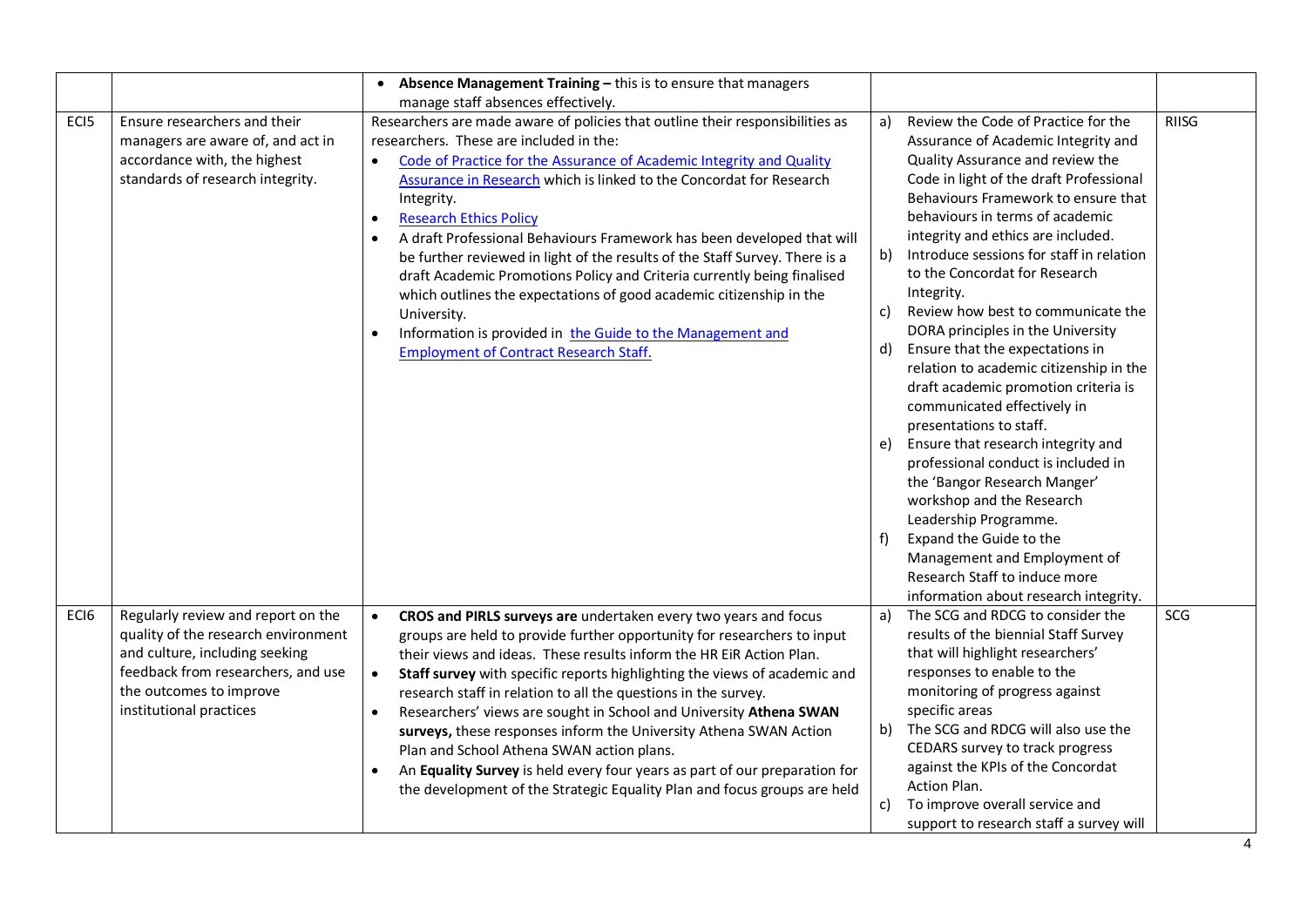|      |                                       | to further review key areas e.g. internationalising the curriculum.<br>Researchers have been involved in all these consultations.<br>The Researcher Development and Concordat Group has early career<br>research staff representation and provides on-going feedback regarding<br>new developments to support researchers and provide ideas to support<br>and develop researchers.<br>The Strategic Concordat Group review the feedback of the RDCG to<br>inform strategic decisions in this area. This Group also reports to the<br>RIISG.<br>The College Directors of Research have been invited to join the SCG for<br>12 months initially with the objective of strengthening the link between<br>the Colleges and the SCG.<br>College / School level meetings to engage researchers and develop the<br>$\bullet$<br>research culture at local level.<br>The University's commitment and resultant responsibilities of staff in<br>relation to the Concordat are included in the remits of the College and<br>School Research Committees.<br>Athena SWAN - In order to promote diversity in research careers Bangor<br>is a signatory to the Athena SWAN Charter and has an institutional<br>Bronze University Award. Three Schools currently have departmental<br>awards. The University has an Athena SWAN SAT Group with<br>representation from all the relevant School. This provides a consultation<br>structure to discuss and develop new initiatives which are relevant to<br>researchers. There is a contract research staff representative on this<br>group to specifically represent the view of this group of staff.<br>Equality & Diversity Strategy Group $-$ this Group is responsible for<br>leading on the University's Strategic Equality Plan.<br>Leaver Questionnaire - we review responses in terms of leaver<br>questionnaires (responses to exit questionnaires). Previously, the<br>questionnaire was sent to only those who resigned. We now include staff<br>whose FTC have ended. |    | be held to ask for researchers'<br>opinions regarding all key services<br>e.g. RIIO, Finance, HR, Doctoral<br>School and the Library.<br>d) The report that will be sent to Council<br>every year will be sent to research<br>staff to ensure they have been<br>updated regarding progress against<br>the Action Plan.<br>e) The ECRs on the RDCG are given<br>specific responsibilities in their roles<br>and a requirement to arrange two<br>events per annum in their Colleges to<br>encourage the development of a<br>research culture and the engagement<br>of research staff. |              |
|------|---------------------------------------|------------------------------------------------------------------------------------------------------------------------------------------------------------------------------------------------------------------------------------------------------------------------------------------------------------------------------------------------------------------------------------------------------------------------------------------------------------------------------------------------------------------------------------------------------------------------------------------------------------------------------------------------------------------------------------------------------------------------------------------------------------------------------------------------------------------------------------------------------------------------------------------------------------------------------------------------------------------------------------------------------------------------------------------------------------------------------------------------------------------------------------------------------------------------------------------------------------------------------------------------------------------------------------------------------------------------------------------------------------------------------------------------------------------------------------------------------------------------------------------------------------------------------------------------------------------------------------------------------------------------------------------------------------------------------------------------------------------------------------------------------------------------------------------------------------------------------------------------------------------------------------------------------------------------------------------------------------------------------------------------------------------|----|-------------------------------------------------------------------------------------------------------------------------------------------------------------------------------------------------------------------------------------------------------------------------------------------------------------------------------------------------------------------------------------------------------------------------------------------------------------------------------------------------------------------------------------------------------------------------------------|--------------|
|      | <b>Managers of researchers must:</b>  |                                                                                                                                                                                                                                                                                                                                                                                                                                                                                                                                                                                                                                                                                                                                                                                                                                                                                                                                                                                                                                                                                                                                                                                                                                                                                                                                                                                                                                                                                                                                                                                                                                                                                                                                                                                                                                                                                                                                                                                                                  |    |                                                                                                                                                                                                                                                                                                                                                                                                                                                                                                                                                                                     |              |
| ECM1 | Undertake relevant training and       | Managers are made aware of the necessity to undertake the following                                                                                                                                                                                                                                                                                                                                                                                                                                                                                                                                                                                                                                                                                                                                                                                                                                                                                                                                                                                                                                                                                                                                                                                                                                                                                                                                                                                                                                                                                                                                                                                                                                                                                                                                                                                                                                                                                                                                              | a) | Ensure that all managers have                                                                                                                                                                                                                                                                                                                                                                                                                                                                                                                                                       | PIs/Research |
|      | development opportunities related     | training:                                                                                                                                                                                                                                                                                                                                                                                                                                                                                                                                                                                                                                                                                                                                                                                                                                                                                                                                                                                                                                                                                                                                                                                                                                                                                                                                                                                                                                                                                                                                                                                                                                                                                                                                                                                                                                                                                                                                                                                                        |    | undertaken the Equality for Managers                                                                                                                                                                                                                                                                                                                                                                                                                                                                                                                                                | Managers     |
|      | to equality, diversity and inclusion, | • Mandatory On-line Equality Training - all staff required to undertake                                                                                                                                                                                                                                                                                                                                                                                                                                                                                                                                                                                                                                                                                                                                                                                                                                                                                                                                                                                                                                                                                                                                                                                                                                                                                                                                                                                                                                                                                                                                                                                                                                                                                                                                                                                                                                                                                                                                          |    | Workshop                                                                                                                                                                                                                                                                                                                                                                                                                                                                                                                                                                            |              |
|      | and put this into practice in their   | the on-line Equality and Diversity module.                                                                                                                                                                                                                                                                                                                                                                                                                                                                                                                                                                                                                                                                                                                                                                                                                                                                                                                                                                                                                                                                                                                                                                                                                                                                                                                                                                                                                                                                                                                                                                                                                                                                                                                                                                                                                                                                                                                                                                       |    | b) Ensure that mangers who are                                                                                                                                                                                                                                                                                                                                                                                                                                                                                                                                                      |              |
|      | work.                                 | Equality for Managers Workshop $-$ all staff who manage others are                                                                                                                                                                                                                                                                                                                                                                                                                                                                                                                                                                                                                                                                                                                                                                                                                                                                                                                                                                                                                                                                                                                                                                                                                                                                                                                                                                                                                                                                                                                                                                                                                                                                                                                                                                                                                                                                                                                                               |    | involved in recruitment should attend                                                                                                                                                                                                                                                                                                                                                                                                                                                                                                                                               |              |
|      |                                       | required to attend.                                                                                                                                                                                                                                                                                                                                                                                                                                                                                                                                                                                                                                                                                                                                                                                                                                                                                                                                                                                                                                                                                                                                                                                                                                                                                                                                                                                                                                                                                                                                                                                                                                                                                                                                                                                                                                                                                                                                                                                              |    |                                                                                                                                                                                                                                                                                                                                                                                                                                                                                                                                                                                     |              |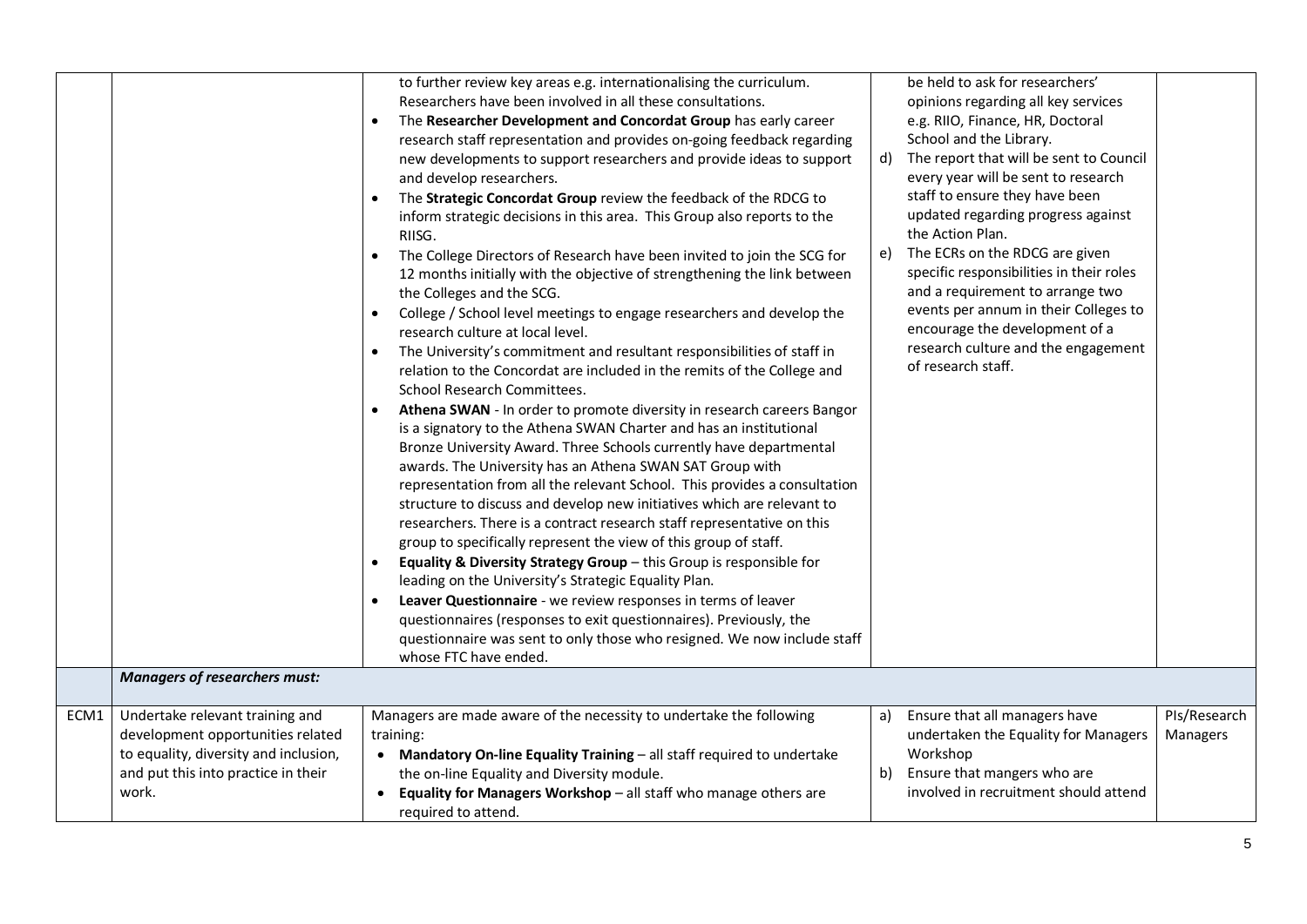|                  |                                                                                                                                                                                                                                          | • Since April 2020 mandatory Unconscious Bias Training has been<br>launched and all research staff are required to complete unconscious<br>bias training.<br>Recruitment and Selection training - this is mandatory for Chairs of<br>panels and aims to ensure that staff recruit fairly and transparently.<br>The University runs a Mental Health First Aid workshop for relevant staff<br>to develop their understanding of mental health issues and their<br>responses to students. | the recruitment and selection<br>training.                                                                                                                                                                                                                                                                                                                                                                                                                                                                                                                                                                                   |
|------------------|------------------------------------------------------------------------------------------------------------------------------------------------------------------------------------------------------------------------------------------|----------------------------------------------------------------------------------------------------------------------------------------------------------------------------------------------------------------------------------------------------------------------------------------------------------------------------------------------------------------------------------------------------------------------------------------------------------------------------------------|------------------------------------------------------------------------------------------------------------------------------------------------------------------------------------------------------------------------------------------------------------------------------------------------------------------------------------------------------------------------------------------------------------------------------------------------------------------------------------------------------------------------------------------------------------------------------------------------------------------------------|
| ECM <sub>2</sub> | Ensure that they and their<br>researchers act in accordance with<br>the highest standards of research<br>integrity and professional conduct.                                                                                             | See point EI5 above.                                                                                                                                                                                                                                                                                                                                                                                                                                                                   | Ensure that managers receive<br>a)<br>updates of the Code of Practice for<br>the Assurance of Academic Integrity<br>and Quality Assurance in Research.<br>Ensure that managers receive<br>b)<br>information regarding the Research<br>Ethics Policy.<br>Research managers will be required<br>c)<br>attend the sessions regarding the<br>Professional Behaviours Framework.<br>Research managers should attend the<br>d)<br>relevant research 'Bangor Research<br>Manager' update workshop.<br>Managers will be sent copies of the<br>e)<br>updated Guide to the Management<br>and Employment of Contract<br>Research Staff. |
| ECM3             | Promote a healthy working<br>environment that supports<br>researchers' wellbeing and mental<br>health, including reporting and<br>addressing incidents of<br>discrimination, bullying and<br>harassment, and poor research<br>integrity. | See point E13 above. Also;<br>Managers are made aware of the importance of reporting and<br>addressing incidents of bullying and discrimination in the Equality for<br>Managers workshop. All managers must attend this workshop.<br>Mangers are offered workshops in the areas of Managing Stress, Manage<br>Stress and Wellbeing, Dealing with Change and Uncertainty for Staff and<br>Mental Health First Aid.                                                                      | See actions in ECM2 above and,<br>a) All research managers to be sent<br>information regarding the new Health<br>and Wellbeing Strategy to ensure that<br>they are aware of how they should<br>support staff.<br>b) All research managers will be sent an<br>updated version of the Dignity at<br>Work and Study Policy.                                                                                                                                                                                                                                                                                                     |
| ECM4             | Consider fully, in accordance with<br>statutory rights and institutional<br>policies, flexible working requests                                                                                                                          | All staff have the right to request a change to their working pattern (e.g.<br>reduced hours, compressed hours, job sharing, working from home). The<br>flexible working policy allows requests for temporary or permanent changes.<br>HR maintains a record of all flexible working requests and outcomes.                                                                                                                                                                            | Presentations regarding Employee<br>a)<br>Support will be provided in each<br>College to ensure that staff are aware                                                                                                                                                                                                                                                                                                                                                                                                                                                                                                         |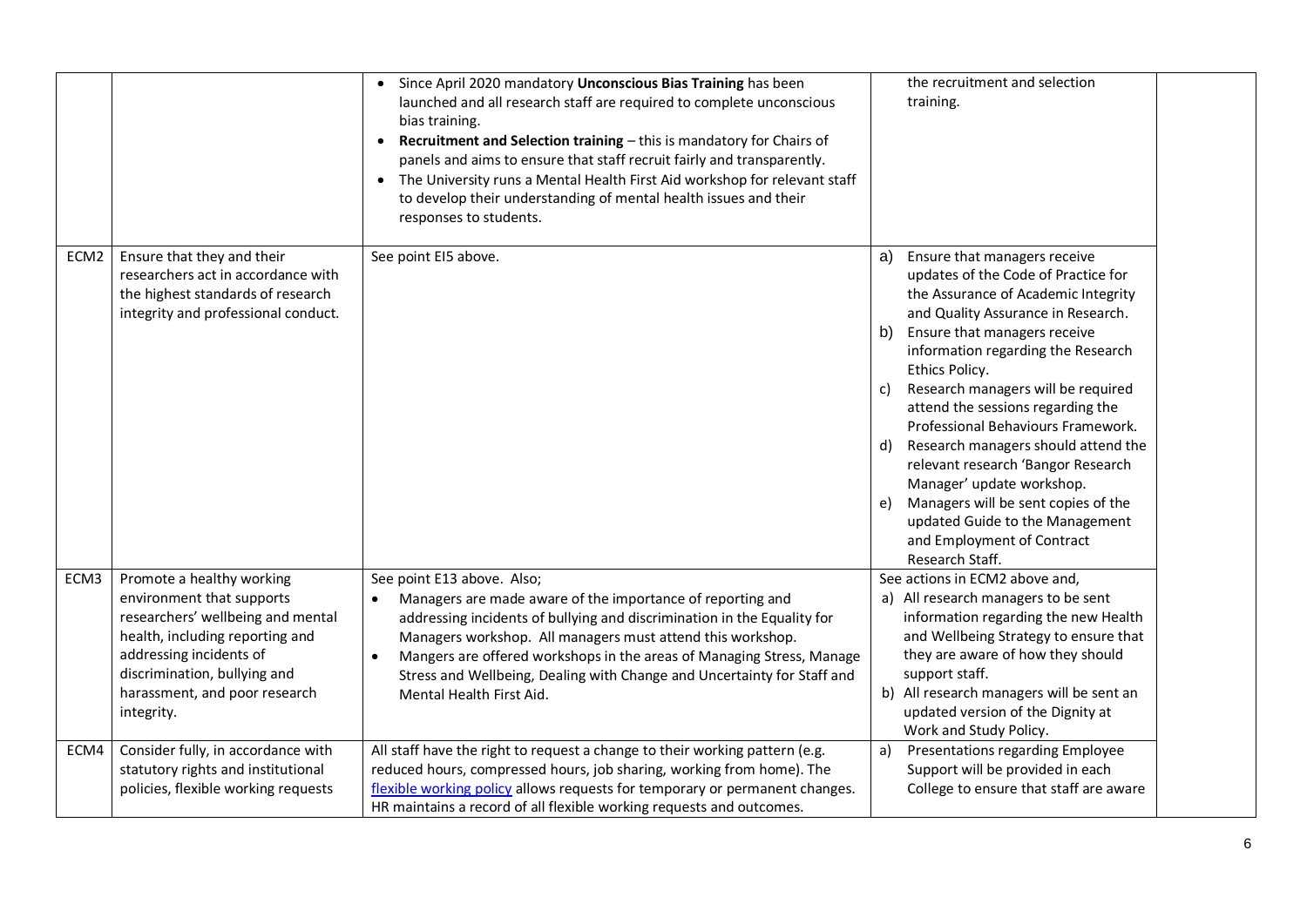|      | and other appropriate arrangements<br>to support researchers                                                                                                                                              |                                                                                                                                                                                                                                                                                                                                                                                                                                                                                                                                                                                                                                                                                                                                                                                                                                                                                                                                                                                                 | of institutional policies and flexible<br>working.                                                                                                                                                                                                                                                                                                                                                                                                                                                                                                                                                                                                                    |                    |
|------|-----------------------------------------------------------------------------------------------------------------------------------------------------------------------------------------------------------|-------------------------------------------------------------------------------------------------------------------------------------------------------------------------------------------------------------------------------------------------------------------------------------------------------------------------------------------------------------------------------------------------------------------------------------------------------------------------------------------------------------------------------------------------------------------------------------------------------------------------------------------------------------------------------------------------------------------------------------------------------------------------------------------------------------------------------------------------------------------------------------------------------------------------------------------------------------------------------------------------|-----------------------------------------------------------------------------------------------------------------------------------------------------------------------------------------------------------------------------------------------------------------------------------------------------------------------------------------------------------------------------------------------------------------------------------------------------------------------------------------------------------------------------------------------------------------------------------------------------------------------------------------------------------------------|--------------------|
| ECM5 | Engage with opportunities to<br>contribute to policy development<br>aimed at creating a more positive<br>research environment and culture<br>within their institution.                                    | Managers can engage with policy development at different levels that<br>include:<br>The Directors of Research at College level provide feedback to the RIISG<br>$\bullet$<br>which is University Strategic Group chaired by the PVC Research and<br>Impact.<br>School Directors of Research are represented on College Research<br>Committees.<br>Managers can join and engage with Athena SWAN School Committees<br>$\bullet$<br>and the University Athena SWAN Group.<br>Opportunities are provided through Concordat consultation events.<br>$\bullet$<br>Minutes of the RDCG are shared with the College Research Groups and<br>RIISG so that ideas and decisions are shared across the Colleges.<br>Applications to join the RDCG are send to all staff when a position<br>becomes available. Staff sit on the RDCG for two years to ensure that<br>many staff have the opportunity to contribute to this Group.<br>Senate also provides an opportunity to engage with policy development. | Ensure opportunities managers respond<br>to consultation through the surveys and<br>encourage staff to engage with University,<br>College and School consultation.                                                                                                                                                                                                                                                                                                                                                                                                                                                                                                    |                    |
|      | <b>Researchers must:</b>                                                                                                                                                                                  |                                                                                                                                                                                                                                                                                                                                                                                                                                                                                                                                                                                                                                                                                                                                                                                                                                                                                                                                                                                                 |                                                                                                                                                                                                                                                                                                                                                                                                                                                                                                                                                                                                                                                                       |                    |
| ECR1 | Actively contribute to the<br>development and maintenance of a<br>supportive, fair and inclusive<br>research culture and be a supportive<br>colleague, particularly to newer<br>researchers and students. | Researchers must undertake the on-line equality module and undertake<br>$\bullet$<br>unconscious bias training. This is recorded in the ePDR system.<br>The University has a University Induction Programme which is mandatory<br>$\bullet$<br>and Researcher Induction Workshop that new researchers are advised to<br>attend.<br>School-based research meetings and networks/talks are arranged to<br>$\bullet$<br>support the research environment and encourage researchers to<br>participate in relevant research networks.                                                                                                                                                                                                                                                                                                                                                                                                                                                                | Ensure all researchers have<br>a)<br>completed the mandatory on-line<br>equality training.<br>Ensure all staff complete the<br>b)<br>University Induction Programme.<br>Ensure new staff attend the<br>C)<br>Researcher Induction or engage with<br>the on-line induction presentations<br>Engage with University / College /<br>d)<br>School research events<br>Research staff should support the<br>e)<br>school induction process to ensure<br>that new staff feel supported<br>All staff to be sent a Guide to Equality<br>in Bangor to ensure that they are<br>aware of their responsibilities in<br>relation to supporting an inclusive<br>research environment | All<br>researchers |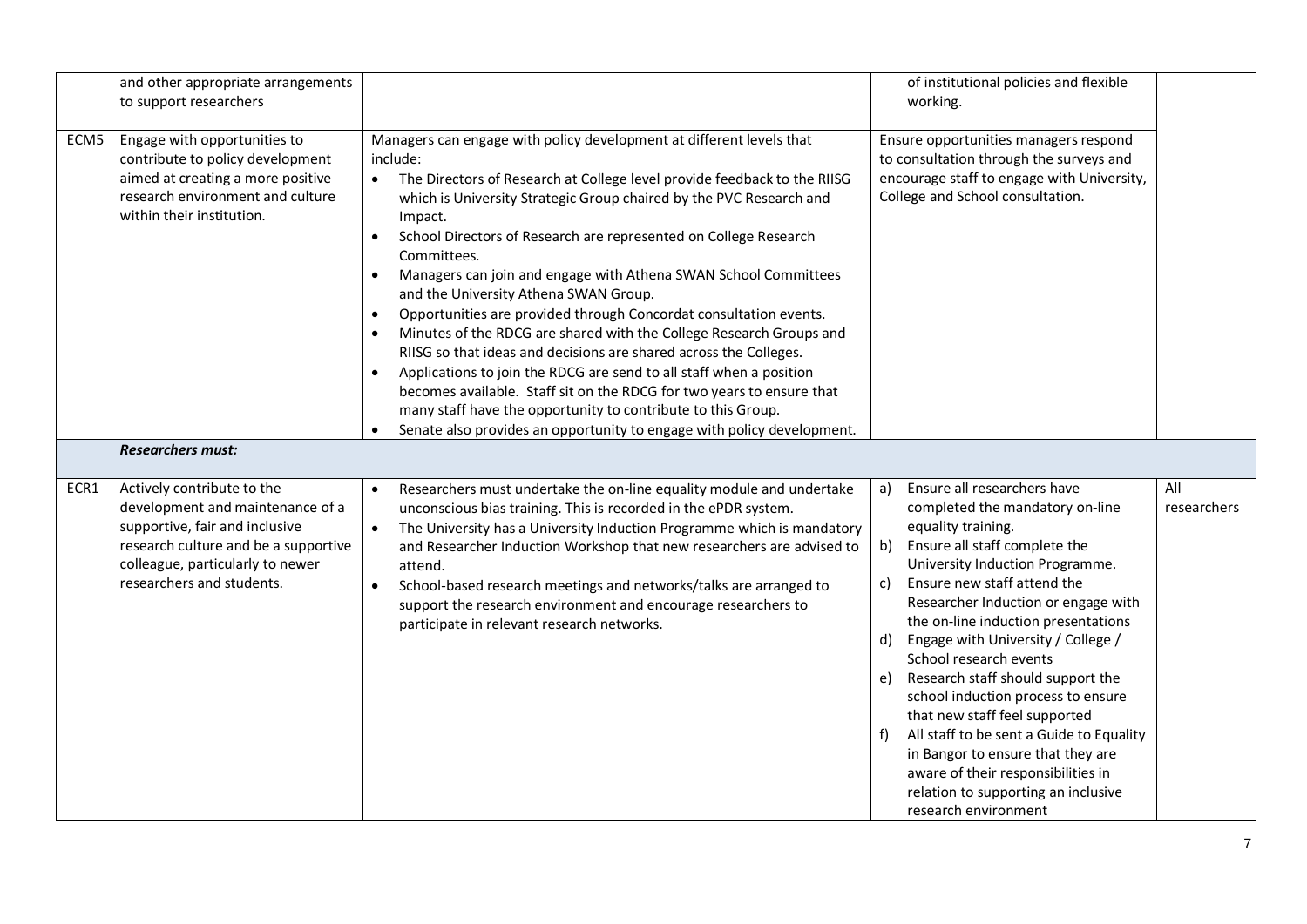| ECR2             | Ensure they act in accordance with<br>employer and funder policies related<br>to research integrity, and equality,<br>diversity and inclusion | See E15 above.                                                                                                                                                                                                                                                                                                                                                                                                                                                                                                                                                                                                                                                                                                                                                                                                                                                                                                                                                                                                                                                                                                                                                                                                                                                                                                                                                                                                                                                                                                                                                                                                                                                                                           | All researchers are expected to:<br>Ensure researchers are aware of<br>a)<br>their contribution to researcher<br>integrity policies through familiarity<br>with relevant policies and<br>attendance of relevant sessions on<br>research ethics / integrity.<br>Engage with sessions / on-line<br>b)<br>guides in relation to the Professional<br><b>Behaviours Framework</b> |  |
|------------------|-----------------------------------------------------------------------------------------------------------------------------------------------|----------------------------------------------------------------------------------------------------------------------------------------------------------------------------------------------------------------------------------------------------------------------------------------------------------------------------------------------------------------------------------------------------------------------------------------------------------------------------------------------------------------------------------------------------------------------------------------------------------------------------------------------------------------------------------------------------------------------------------------------------------------------------------------------------------------------------------------------------------------------------------------------------------------------------------------------------------------------------------------------------------------------------------------------------------------------------------------------------------------------------------------------------------------------------------------------------------------------------------------------------------------------------------------------------------------------------------------------------------------------------------------------------------------------------------------------------------------------------------------------------------------------------------------------------------------------------------------------------------------------------------------------------------------------------------------------------------|------------------------------------------------------------------------------------------------------------------------------------------------------------------------------------------------------------------------------------------------------------------------------------------------------------------------------------------------------------------------------|--|
| ECR <sub>3</sub> | Take positive action towards<br>maintaining their wellbeing and<br>mental health.                                                             | The University provides a wide range of provision to support staff wellbeing<br>that includes:<br>A range of workshops are provided for staff through our Staff<br>Development Programme. Relevant workshops include; Managing<br>Stress, Manage Stress and Wellbeing, Dealing with Change and<br>Uncertainty for Staff and Mental Health First Aid.<br>Mindfulness Programmes are held for staff.<br>$\bullet$<br>All staff can access the Employee Assistance Programme (EAP) delivered<br>$\bullet$<br>by an external body (Care first) on behalf of the University. The EAP helps<br>staff members deal with work-life stressors, family issues, financial<br>concerns, relationship problems, and other wider concerns. It is available<br>to all staff members and their families and aims to have a positive impact<br>on their wellbeing.<br>The University has a suite of benefits available termed 'Bangor Benefits'.<br>This includes discounted access to the University's Leisure facilities, a<br>Cycle to Work Scheme, the ability to purchase additional annual leave,<br>discounted travel on public transport, and saving and loans provision via<br>the local Credit Union.<br>Staff are encouraged to contribute to staff surveys and focus groups and<br>$\bullet$<br>in the last 12 months researchers have been invited to contribute to: the<br>University Staff Survey, CROS, PIRLS, the University-wide Equality Survey<br>and focus groups, the Workload Allocation Survey and women were<br>invited to respond to the 'Women in Leadership' survey and focus<br>groups. Staff in Schools who are working towards and Athena SWAN<br>application also hold surveys for staff. | All researchers are expected to:<br>Researchers will be sent information<br>a)<br>regarding the range of support<br>provided to them in this area.<br>Information is sent to researchers to<br>b)<br>ensure that they are aware of the<br>University and local development<br>events that are provided.                                                                      |  |
| ECR4             | Use available mechanisms to report                                                                                                            | a)<br>The Dignity at Work and Study Policy outlines the University's policy in                                                                                                                                                                                                                                                                                                                                                                                                                                                                                                                                                                                                                                                                                                                                                                                                                                                                                                                                                                                                                                                                                                                                                                                                                                                                                                                                                                                                                                                                                                                                                                                                                           | All research staff should be;                                                                                                                                                                                                                                                                                                                                                |  |
|                  | staff who fail to meet the expected                                                                                                           | this area.                                                                                                                                                                                                                                                                                                                                                                                                                                                                                                                                                                                                                                                                                                                                                                                                                                                                                                                                                                                                                                                                                                                                                                                                                                                                                                                                                                                                                                                                                                                                                                                                                                                                                               | Research staff will be sent an updated<br>a)                                                                                                                                                                                                                                                                                                                                 |  |
|                  | standards of behaviour, particularly                                                                                                          |                                                                                                                                                                                                                                                                                                                                                                                                                                                                                                                                                                                                                                                                                                                                                                                                                                                                                                                                                                                                                                                                                                                                                                                                                                                                                                                                                                                                                                                                                                                                                                                                                                                                                                          | version of the Dignity at Work and                                                                                                                                                                                                                                                                                                                                           |  |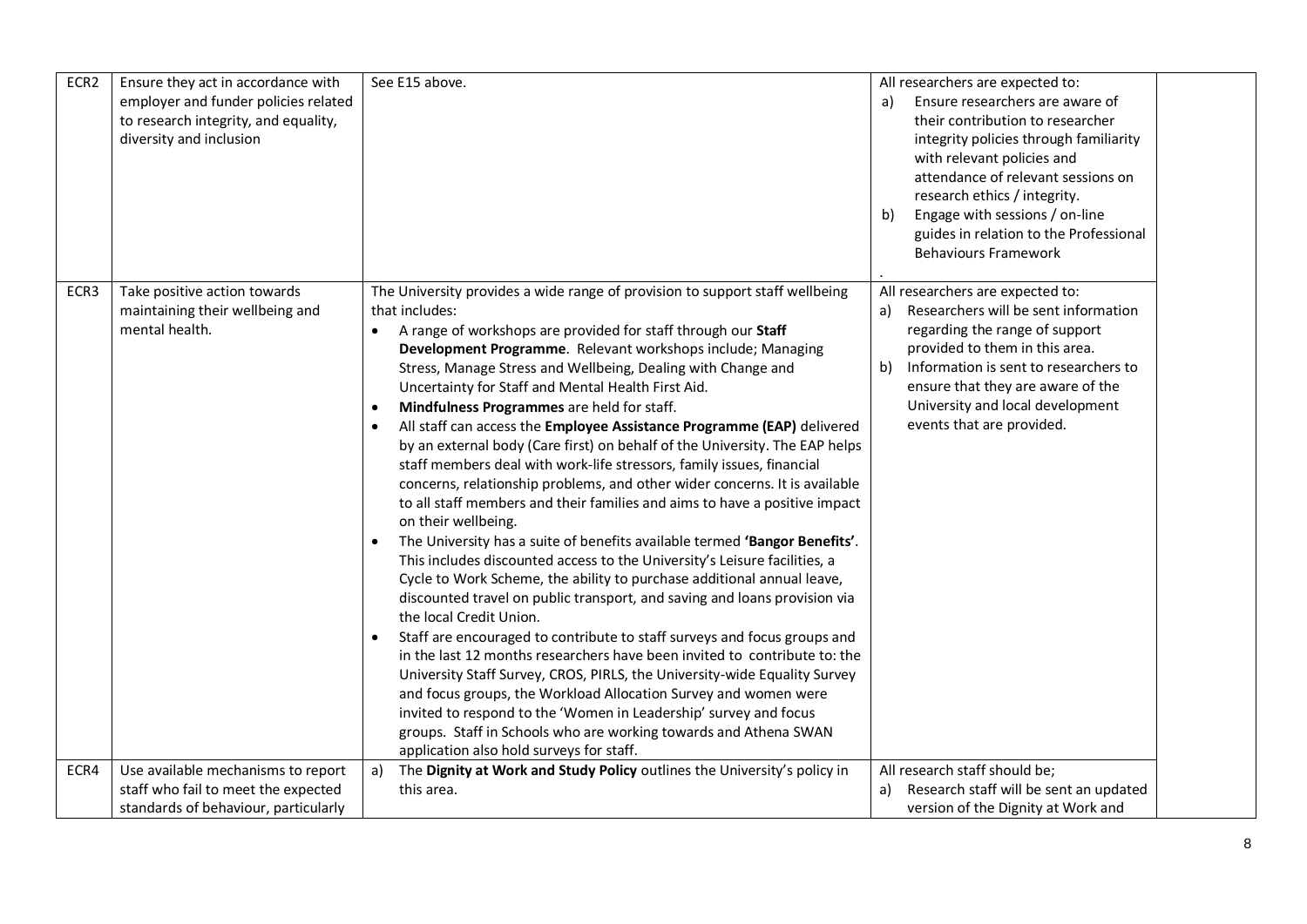| misconduct.          | in relation to discrimination,<br>harassment, bullying, and research                                                                                | The <b>Mediation Policy</b> provides a voluntary, confidential and informal<br>b)<br>process for participants to resolve disputes and conflicts.<br>Grievance, Disciplinary, and Capability Policies are in place, all of which<br>C)<br>contain and detail the informal and formal stages of dealing with and<br>addressing matters. This is also supplemented by the Performance<br><b>Management Toolkit.</b><br>Incidences of grievances and disciplinaries are reported annually in the<br>d)<br>Annual Equality Report. | Study Policy. This will mean that they<br>will be aware of how to report<br>incidents of bullying and harassment<br>Be aware of how to report incidents<br>b)<br>of discrimination                                             |
|----------------------|-----------------------------------------------------------------------------------------------------------------------------------------------------|-------------------------------------------------------------------------------------------------------------------------------------------------------------------------------------------------------------------------------------------------------------------------------------------------------------------------------------------------------------------------------------------------------------------------------------------------------------------------------------------------------------------------------|--------------------------------------------------------------------------------------------------------------------------------------------------------------------------------------------------------------------------------|
| ECR5<br>institution. | Consider opportunities to contribute<br>to policy development aimed at<br>creating a more positive research<br>environment and culture within their | Researchers can engage with policy development at different levels that<br>include;<br>Contributions to the RDCG through their College representatives.<br>Contributions to School Athena SWAN School Committees.<br>School Board of Studies<br>Opportunities are also provided through the Concordat consultation<br>events.                                                                                                                                                                                                 | All researchers should;<br>Researchers should respond to<br>a)<br>relevant surveys to ensure that a<br>broad range of views are expressed in<br>the surveys.<br>Consider joining and engage with<br>b)<br>relevant committees. |

## **B Employment**

#### **Researchers are recruited, employed and managed under conditions that recognise and value their contributions**

Provision of good employment conditions for researchers has positive impacts on researcher wellbeing, the attractiveness of research careers, and research excellence.

This Principle recognises the importance of fair, transparent and merit-based recruitment, progression and promotion, effective performance management, and a good work-life balance. All stakeholders need to address long-standing challenges around insecurity of employment and career progression, ensuring equality of experience and opportunity for all, irrespective of background, contract type and personal circumstances

|     | <b>CONCORDAT</b>                                                                                                                                                       | <b>EVIDENCE OF IMPLEMENTATION</b>                                                                                                                                                                                                                                                                                                                                                                                                     | <b>ACTION TO ENHANCE CURRENT SUPPORT</b><br><b>AND DEVELOPMENT</b>                                                                                             | <b>LEAD</b> |
|-----|------------------------------------------------------------------------------------------------------------------------------------------------------------------------|---------------------------------------------------------------------------------------------------------------------------------------------------------------------------------------------------------------------------------------------------------------------------------------------------------------------------------------------------------------------------------------------------------------------------------------|----------------------------------------------------------------------------------------------------------------------------------------------------------------|-------------|
|     | <b>Institutions must:</b>                                                                                                                                              |                                                                                                                                                                                                                                                                                                                                                                                                                                       |                                                                                                                                                                |             |
| E11 | Ensure open, transparent and merit-<br>based recruitment, which attracts<br>excellent researchers, using fair and<br>inclusive selection and appointment<br>practices. | <b>Recruitment and Selection Policy and Guidelines</b><br>The University has a comprehensive recruitment and selection process<br>and policy to ensure that all staff are recruited fairly and transparently.<br>The documents on the HR web site explain the recruitment procedure.<br>HR work with College staff to develop clear job descriptions and<br>specifications and ensure that the requirements are relevant to the role. | Review recruitment and selection training<br>a)<br>for researchers to ensure that staff are<br>confident in managing the recruitment and<br>interview process. | DDHR(O)     |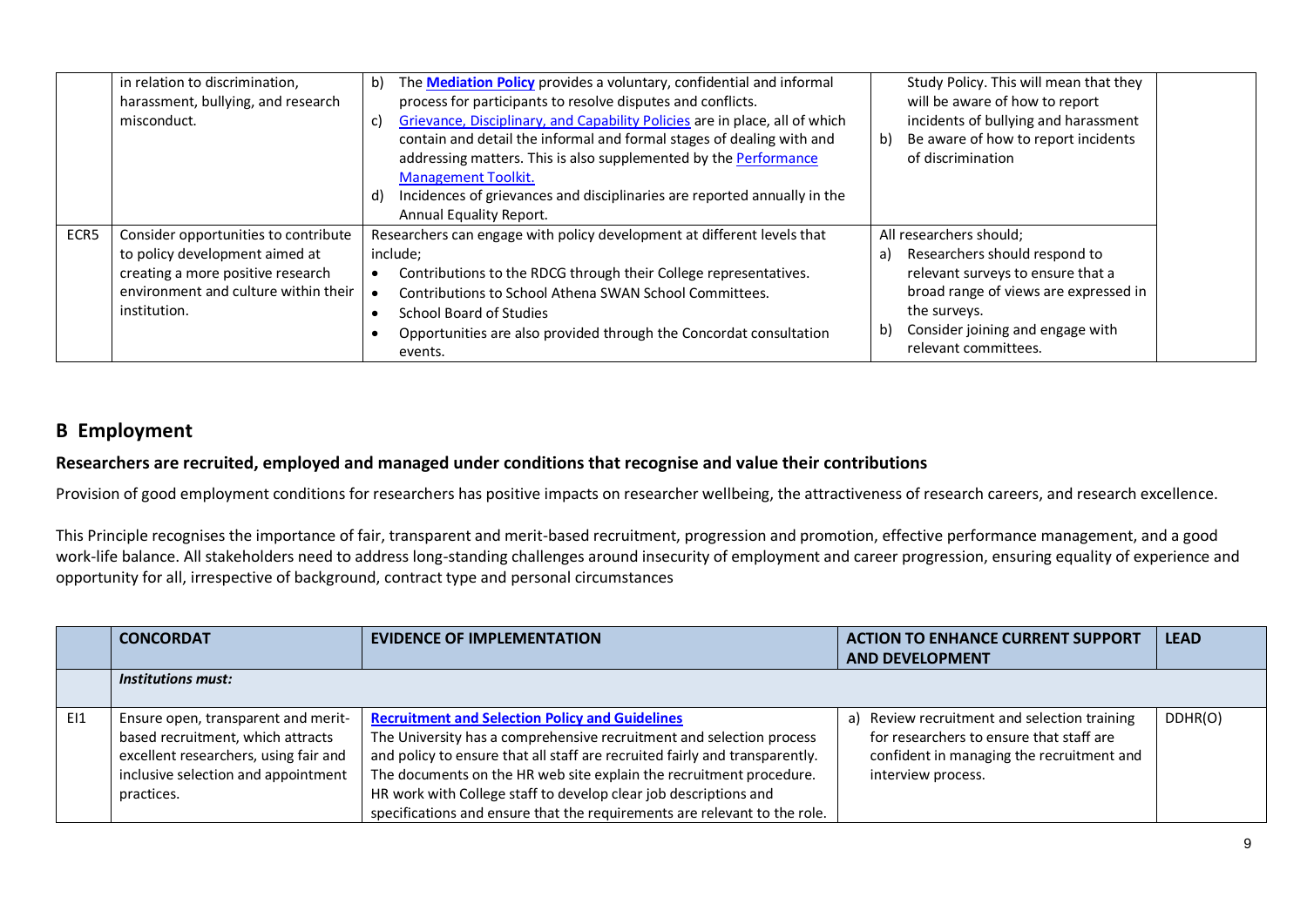|     |                                                                                                                                                                                                                | This documentation is currently being updated to reflect the adoption of<br>an electronic e-recruitment system which will further enhance the<br>University's recruitment process for researchers.<br>There is also a statement on the University's recruitment pages that<br>outlines the University's commitment to equality. This policy is<br>supported by training of all those involved in recruitment, specifically<br>those who sit on interview panels and that this included on the Staff<br>Development Programme.                                                                                                                                                                                                                                                                                                                                                                                                                          | b) Review best practice in relation to on-line<br>interviews and develop a best practice<br>guide for staff.                                                                                                                                                                                                                                                                    |            |
|-----|----------------------------------------------------------------------------------------------------------------------------------------------------------------------------------------------------------------|--------------------------------------------------------------------------------------------------------------------------------------------------------------------------------------------------------------------------------------------------------------------------------------------------------------------------------------------------------------------------------------------------------------------------------------------------------------------------------------------------------------------------------------------------------------------------------------------------------------------------------------------------------------------------------------------------------------------------------------------------------------------------------------------------------------------------------------------------------------------------------------------------------------------------------------------------------|---------------------------------------------------------------------------------------------------------------------------------------------------------------------------------------------------------------------------------------------------------------------------------------------------------------------------------------------------------------------------------|------------|
| E12 | Provide an effective induction,<br>ensuring that researchers are<br>integrated into the community and<br>are aware of policies and practices<br>relevant to their position.                                    | University Induction Programme - All new staff must attend the<br>$\bullet$<br>induction programme that is held 6 times a year. This is to ensure<br>that all staff (including all permanent, part-time and fixed term<br>contract researchers) understand the University's strategy and key<br>employment and University policies.<br><b>Researcher Induction - this is held twice a year and provides an</b><br>$\bullet$<br>overview of the support provided to researchers in the University.<br>School-based induction - On-going induction is undertaken at<br>College and School level for new researchers.<br>Probation - During the probationary period research managers<br>should meet their research staff regularly (a minimum expectation<br>would be once a month) to ensure that staff are clear about their<br>objectives, have clear guidance and advice regarding their work and<br>support to improve performance where necessary. | a) Increase the number of on-line induction<br>presentations for part-time researchers.<br>b) Review of local induction in the Schools to<br>standardise induction and share best<br>practice across the Schools.                                                                                                                                                               | <b>SDT</b> |
| EI3 | Provide clear and transparent merit-<br>based recognition, reward and<br>promotion pathways that recognise<br>the full range of researchers'<br>contributions, and the diversity of<br>personal circumstances. | Promotion Policy and Criteria for; senior lecturer, Reader and<br>$\bullet$<br>Professorial grades. This has recently been updated for the Senior<br>Lecturer grade to ensure that the process is effective and<br>recognises the impact of personal circumstances. The new policy<br>and process will be agreed and communicated to staff. This review<br>will then be extended to Reader and Professorial grades.<br>There is a <b>progression process and criteria</b> for staff progressing<br>from lecturer 1 to lecturer 2 grades. Research staff receive<br>incremental awards in line with other staff and have the same<br>opportunities to access contribution pay including one off bonuses,<br>accelerated increments or a move to a contribution point. These<br>are reviewed in conjunction with the University and College Union<br>and in consultation with relevant consultation groups.                                              | a) Following the review of academic<br>promotion criteria hold sessions to<br>communicate the; policy, guidance and<br>criteria to reach staff and evaluate the<br>effectiveness of these sessions.<br>b) Ensure that staff are aware of the<br>importance of good citizenship through<br>undertaking administrative and leadership<br>roles in the academic promotion process. | <b>HR</b>  |
| E14 | Provide effective line and project<br>management training opportunities<br>for managers of researchers, heads                                                                                                  | The University's key provision in this area includes:<br>The Research Leadership Programme of which four have been held<br>$\bullet$<br>to date. This programme aims to create an environment in which                                                                                                                                                                                                                                                                                                                                                                                                                                                                                                                                                                                                                                                                                                                                                 | Continue to run and evaluate the<br>a)<br>Research Leadership Programme. Adapt<br>and develop in response to the feedback.                                                                                                                                                                                                                                                      | DDHR(D)    |
|     | of department and equivalent                                                                                                                                                                                   | excellent research and aims to support research in Bangor by                                                                                                                                                                                                                                                                                                                                                                                                                                                                                                                                                                                                                                                                                                                                                                                                                                                                                           |                                                                                                                                                                                                                                                                                                                                                                                 |            |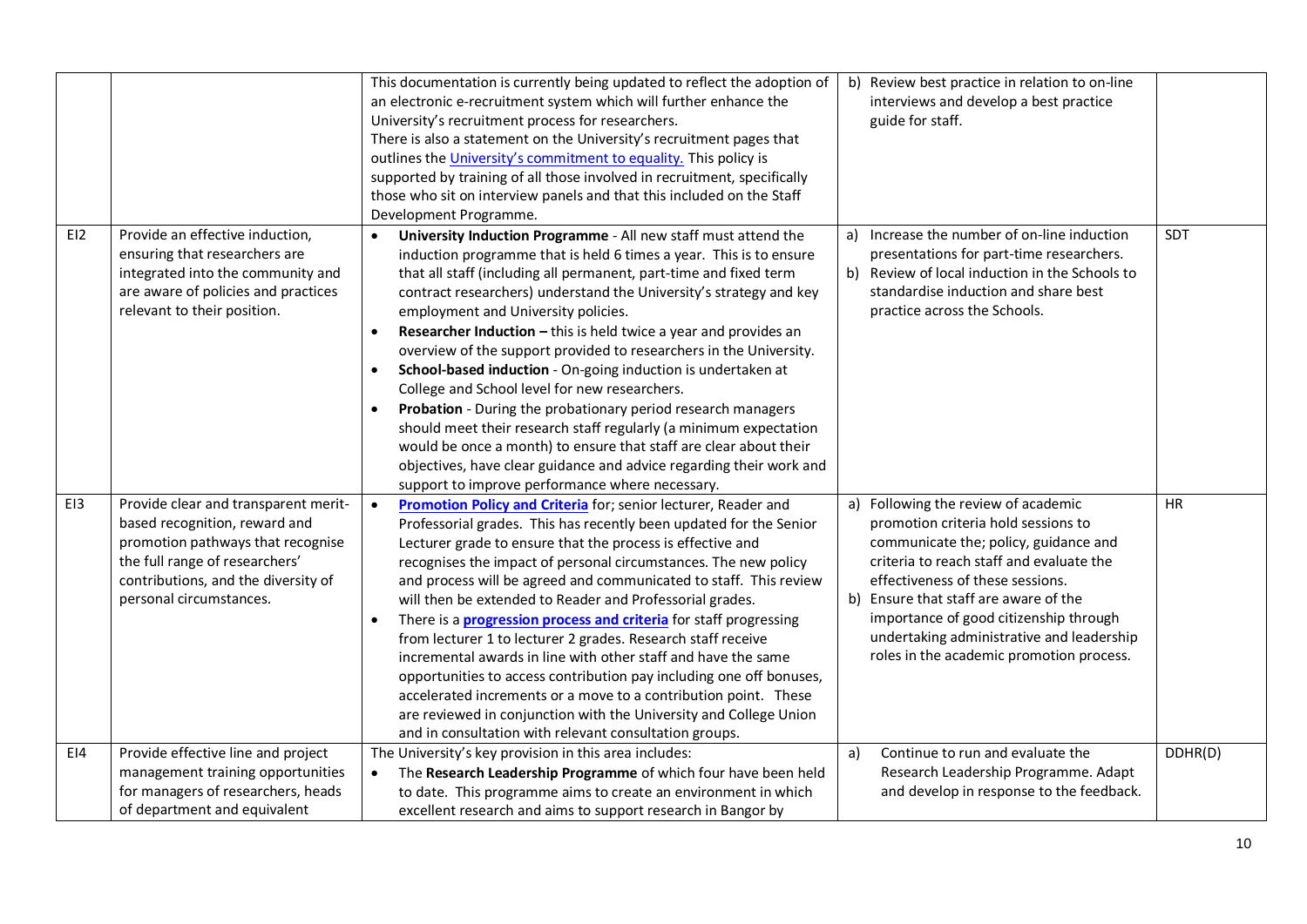|     |                                                                                                                                                                                                                                | enhancing the leadership capabilities of research leaders and<br>ensuring that they have the skills, abilities and confidence to lead<br>and manage researchers effectively.<br>Heads of School are provided with the Heads of School Programme<br>to further develop their skills in leading staff and developing<br>strategies.<br>Heads of School and Deans also participate in external Advance HE<br>Programmes.<br>The University also offers a limited number of places on the Aurora<br>Leadership Programme.<br>Actions based around the Women in Leadership report and Athena<br>SWAN initiatives.                                                                                                                                                                                             | b)<br>Annually run a series of leadership talks<br>from Research Leadership Alumni.<br>Work with the participants of the<br>$\mathsf{c}$<br>Research Leadership Programme to<br>develop a programme based on the<br>practical elements of managing research<br>projects with the intention of developing<br>a programme to be run annually. This<br>would also be provided on Blackboard.<br>Explore mentoring programme for<br>d)<br>women leaders in other Welsh HEIs.<br>Implement recommendations relevant to<br>researchers in the Women in Leadership<br>report. |           |
|-----|--------------------------------------------------------------------------------------------------------------------------------------------------------------------------------------------------------------------------------|----------------------------------------------------------------------------------------------------------------------------------------------------------------------------------------------------------------------------------------------------------------------------------------------------------------------------------------------------------------------------------------------------------------------------------------------------------------------------------------------------------------------------------------------------------------------------------------------------------------------------------------------------------------------------------------------------------------------------------------------------------------------------------------------------------|------------------------------------------------------------------------------------------------------------------------------------------------------------------------------------------------------------------------------------------------------------------------------------------------------------------------------------------------------------------------------------------------------------------------------------------------------------------------------------------------------------------------------------------------------------------------|-----------|
| EI5 | Ensure that excellent people<br>management is championed<br>throughout the organisation and<br>embedded in institutional culture,<br>through annual appraisals,<br>transparent promotion criteria, and<br>workload allocation. | The University's provision in this area includes:<br>The Performance Development Review (PDR) which is an important<br>process in the University to provide a focus for researchers to<br>reflect and talk about their work, contribution and career<br>development. The PDR also ensures that researchers are clear<br>about their objectives and expected contributions to achieve the<br>University's ambitions.<br>Currently introducing a workload allocation model for the<br>$\bullet$<br>University this includes; draft policy and guidelines, the purchase of<br>the Simitive system and the recruitment of a full time Project -<br>Officer (WAM) to manage the process - see A.3 above.<br>Promotion Criteria - see B.3 above.                                                               | a) Ensure all PIs/Research Managers receive<br>training regarding the new ePDR process.<br>b) Ensure all researchers are aware of<br>developments regarding the new WAM<br>model.<br>c) Introduce an award for good PI citizenship<br>to recognise effective research leadership<br>Use the winning applications as a profile on<br>updated Staff Development Leadership<br>pages.                                                                                                                                                                                     | HR        |
| EI6 | Seek to improve job security for<br>researchers, for example through<br>more effective redeployment<br>processes and greater use of open-<br>ended contracts, and report on<br>progress.                                       | Fixed Term Contracts - The University has Fixed Term Contract<br>$\bullet$<br>Policy and research posts and they are only advertised as a fixed-<br>term post where there is a justifiable reason. The level of staff on<br>fixed term contracts is monitored on an annual basis, particularly to<br>ensure that there is no detrimental effect on particular staff groups.<br>A joint working group that has been established with UCU to<br>address casualization of employment. FTCs is one of the areas that<br>is being reviewed.<br>Continuity of Employment - The University is committed to<br>ensuring continuity of employment for its staff and where fixed-<br>term contracts are used the University is clear that staff on fixed<br>term contracts have equivalent terms and conditions of | Undertake a review of the number of staff<br>a)<br>on fixed term contracts through the<br>Casualisation Group.<br>Update the current fixed term contract<br>b)<br>policy.<br>Improve the end of contract process for<br>c)<br>CRS by reviewing the process to ensure<br>decisions are communicated and finalised<br>sooner.<br>Ensure that staff with fixed term contracts<br>d)<br>have parity of access to: induction, training<br>and mentoring.                                                                                                                    | <b>HR</b> |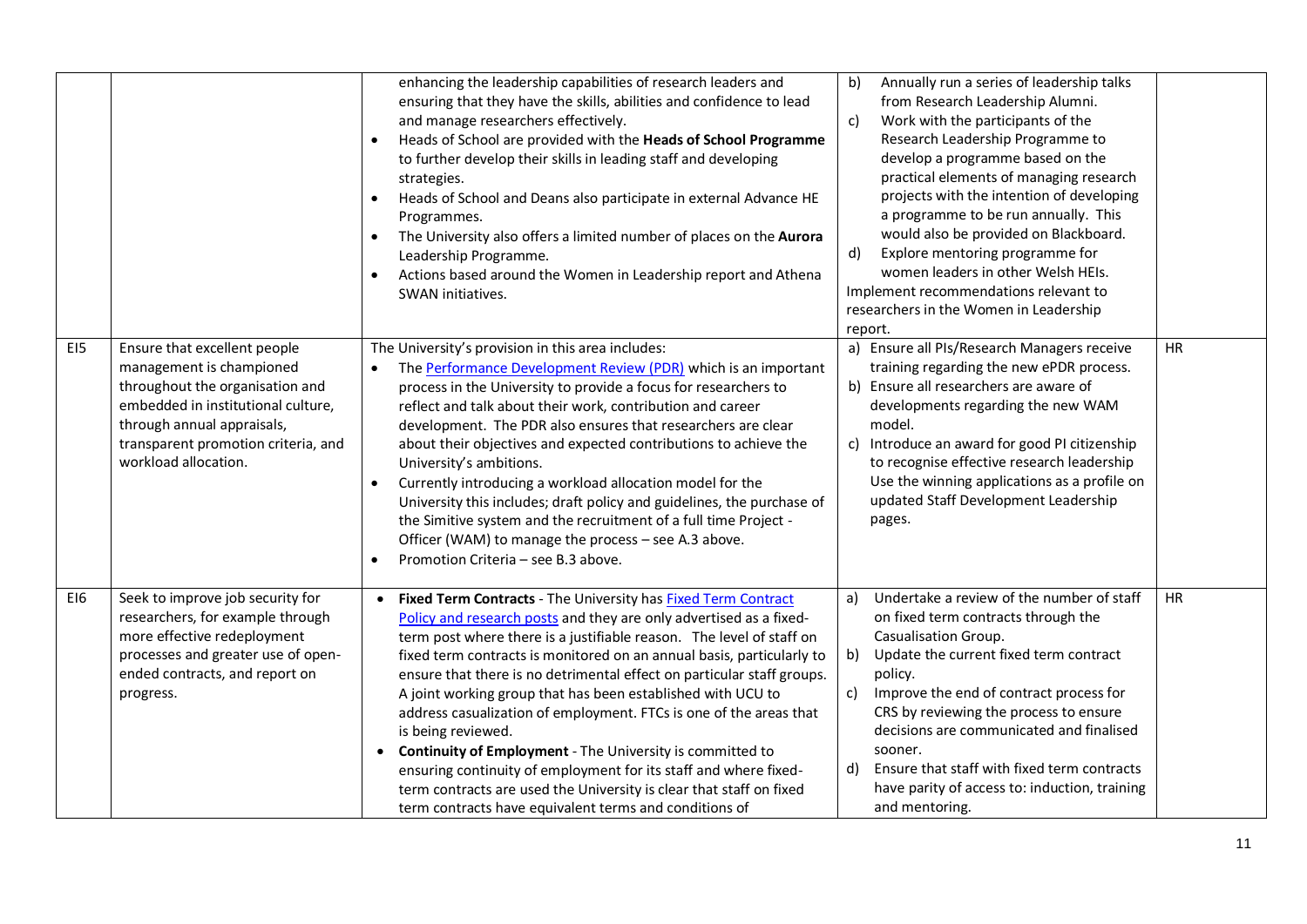|                 |                                                                                                                                                                                                                 | employment to colleagues on comparable permanent contracts<br>including pay, absence provisions and pensions.<br>• Flexibility and Career Breaks - The University has a suite of policies<br>and processes within its Employee Support Framework.<br>• Redeployment Policy - this policy aims to provide a structured<br>redeployment process including a positive approach to re-training<br>with individual training needs being assessed and active help and<br>support provided, where possible and within given resource.<br>• Pay and Grading - The University has a grading structure which is<br>underpinned by the HERA job evaluation scheme and all posts are<br>graded according to the duties and responsibilities of the post. The<br>level of pay and grade for researchers is determined according to<br>the requirements of the post and consistent with the pay and<br>grading arrangements of any relevant research organisation. |                                                                                                                                      |                          |
|-----------------|-----------------------------------------------------------------------------------------------------------------------------------------------------------------------------------------------------------------|------------------------------------------------------------------------------------------------------------------------------------------------------------------------------------------------------------------------------------------------------------------------------------------------------------------------------------------------------------------------------------------------------------------------------------------------------------------------------------------------------------------------------------------------------------------------------------------------------------------------------------------------------------------------------------------------------------------------------------------------------------------------------------------------------------------------------------------------------------------------------------------------------------------------------------------------------|--------------------------------------------------------------------------------------------------------------------------------------|--------------------------|
| EI7             | Consider researchers and their<br>managers as key stakeholders within<br>the institution and provide them<br>with formal opportunities to engage<br>with relevant organisational policy<br>and decision-making. | <b>Staff Survey and CEDARS</b><br>$\bullet$<br>Research School and College Groups<br>$\bullet$<br>Research Impact, Innovation and Strategy Group<br>$\bullet$<br>Researcher Development and Concordat Group<br>$\bullet$<br>College and School Committees<br>$\bullet$<br><b>Strategic Concordat Group</b><br>$\bullet$<br>$\bullet$<br>Senate<br>Athena SWAN School SATs<br>$\bullet$<br>University Athena SWAN Committee<br>$\bullet$                                                                                                                                                                                                                                                                                                                                                                                                                                                                                                              | See ECI6                                                                                                                             | SCG                      |
|                 | <b>Managers of researchers must:</b>                                                                                                                                                                            |                                                                                                                                                                                                                                                                                                                                                                                                                                                                                                                                                                                                                                                                                                                                                                                                                                                                                                                                                      |                                                                                                                                      |                          |
| EM1             | Undertake relevant training and<br>development opportunities so that<br>they can manage researchers<br>effectively and fulfil their duty of<br>care.                                                            | Managers must attend the Equality for Manager course and undertake<br>unconscious bias training and the on-line equality training. The Staff<br>Development Programme also includes numerous sessions such as<br>Managing Performance Effectively, Managing Sickness Absence and<br>Recruitment and Selection to ensure that managers have the knowledge<br>to manage researchers effectively.                                                                                                                                                                                                                                                                                                                                                                                                                                                                                                                                                       | Managers must engage with the Bangor<br>a)<br>Manger Update Workshop to ensure that<br>they are aware of relevant HR policies.<br>b) | PIs/Research<br>Managers |
| EM <sub>2</sub> | Familiarise themselves, and work in<br>accordance with, relevant<br>employment legislation and codes of<br>practice, institutional policies, and<br>the terms and conditions of grant<br>funding.               | This includes provision noted in A.4 and A.5 and B.1 above.<br>Relevant info or links are on the RIIO pages that provides<br>$\bullet$<br>information regarding contract and post-award stage<br>Also managers should ensure that all researchers update their<br>$\bullet$<br>research outcomes via Bangor's Current Research Information<br>System (CRIS) PURE Research Portal and that staff;<br>Disseminate research as widely as possible as noted in the Open<br><b>Access Policy.</b>                                                                                                                                                                                                                                                                                                                                                                                                                                                         | Managers should be aware of the available<br>a)<br>support and policies relevant at the<br>contract and post-award stage.            |                          |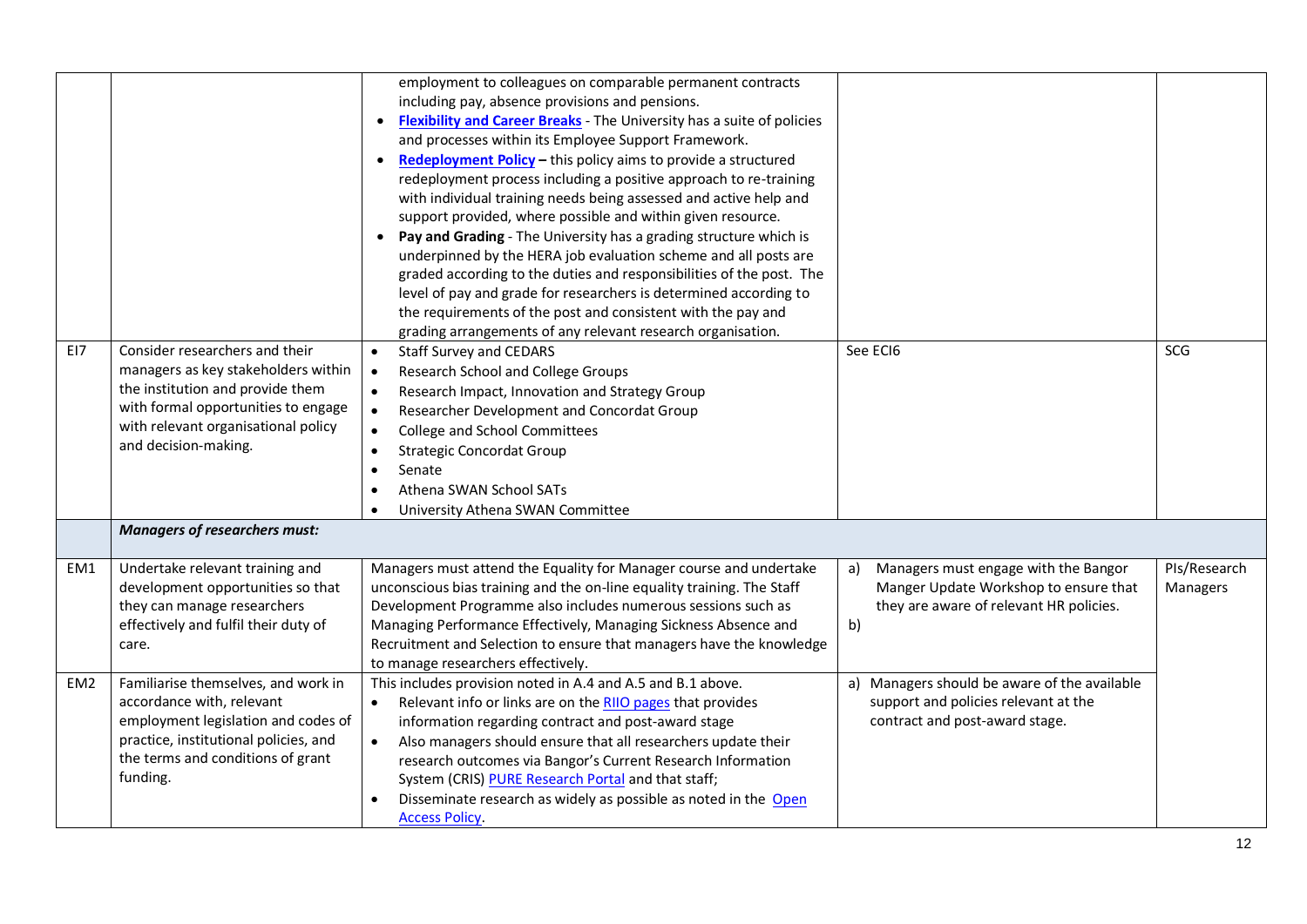|                 |                                                                                                                                                                   | That Research Data is managed and stored to the highest standards<br>as set out in the Research Data Management Policy.                                                                                                                                                                                                                                                                                                                                     |                                                                                                                                                                                                                                                                                                                                                                                                                    |                    |
|-----------------|-------------------------------------------------------------------------------------------------------------------------------------------------------------------|-------------------------------------------------------------------------------------------------------------------------------------------------------------------------------------------------------------------------------------------------------------------------------------------------------------------------------------------------------------------------------------------------------------------------------------------------------------|--------------------------------------------------------------------------------------------------------------------------------------------------------------------------------------------------------------------------------------------------------------------------------------------------------------------------------------------------------------------------------------------------------------------|--------------------|
| EM3             | Commit to, and evidence, the<br>inclusive, equitable and transparent<br>recruitment, promotion, and reward<br>of researchers                                      | See B.1 and B.3 above.                                                                                                                                                                                                                                                                                                                                                                                                                                      | Mangers must ensure that they have<br>a)<br>attended the relevant recruitment and<br>selection workshop to ensure a fair<br>recruitment process for researchers<br>Managers should be familiar with the<br>b)<br>promotion criteria in order to advise<br>researchers regarding career progression<br>and promotion in their team.                                                                                 |                    |
| EM4             | Actively engage in regular<br>constructive performance<br>management with their researchers.                                                                      | Managers are required to undertake an annual PDR with research staff<br>and hold regular meetings throughout the year to discuss progress. This<br>is highlighted in the Researchers' Responsibilities section of the Guide to<br>the Management and Employment of Contract Research Staff.<br>The Performance Management Toolkit is available on the HR website<br>and supported with Performance Management for Managers workshop.                        | Ensure with the introduction of the ePDR<br>a)<br>system that all PIs / research mangers<br>attend relevant training to ensure that they<br>hold effective PDRs for staff.<br>b) PIs / research mangers should be aware of<br>the development opportunities and<br>resources available for staff to develop<br>their skills and knowledge.<br>c) Mangers should be aware of the<br>Performance Management Toolkit. |                    |
| EM <sub>5</sub> | Engage with opportunities to<br>contribute to relevant policy<br>development within their institution.                                                            | See A.5 above.                                                                                                                                                                                                                                                                                                                                                                                                                                              | See aims in A.5. Also, managers should<br>encourage their teams to engage in<br>consultation initiatives and policy<br>development.                                                                                                                                                                                                                                                                                |                    |
|                 | <b>Researchers must:</b>                                                                                                                                          |                                                                                                                                                                                                                                                                                                                                                                                                                                                             |                                                                                                                                                                                                                                                                                                                                                                                                                    |                    |
| ERI             | Ensure that they work in accordance<br>with, institutional policies,<br>procedures and employment<br>legislation, as well as the<br>requirements of their funder. | Researchers are required to undertake and are provided with training<br>that includes; equality training and compliance training that includes;<br>data protection and freedom of information. This also includes;<br>The Open Access Policy<br>$\bullet$<br><b>Research Data Management Policy</b><br>$\bullet$<br>UK Research Integrity Office's Code of Practice for Research.<br>$\bullet$                                                              | All researchers should be familiar with the<br>relevant policies and the behaviours expected<br>by researchers in the University.                                                                                                                                                                                                                                                                                  | All<br>researchers |
| ER <sub>2</sub> | Understand their reporting<br>obligations and responsibilities.                                                                                                   | Staff are made aware of their reporting responsibilities;<br>Through PURE training and communication.<br>$\bullet$<br>Making researchers aware that Information for funders have to be<br>$\bullet$<br>publicly available (open data), finances (including timesheets),<br>technical results of projects (including outcomes such as data,<br>publications, and other activities. May include performance against<br>targets), impact of research projects. | See B.13 above.                                                                                                                                                                                                                                                                                                                                                                                                    |                    |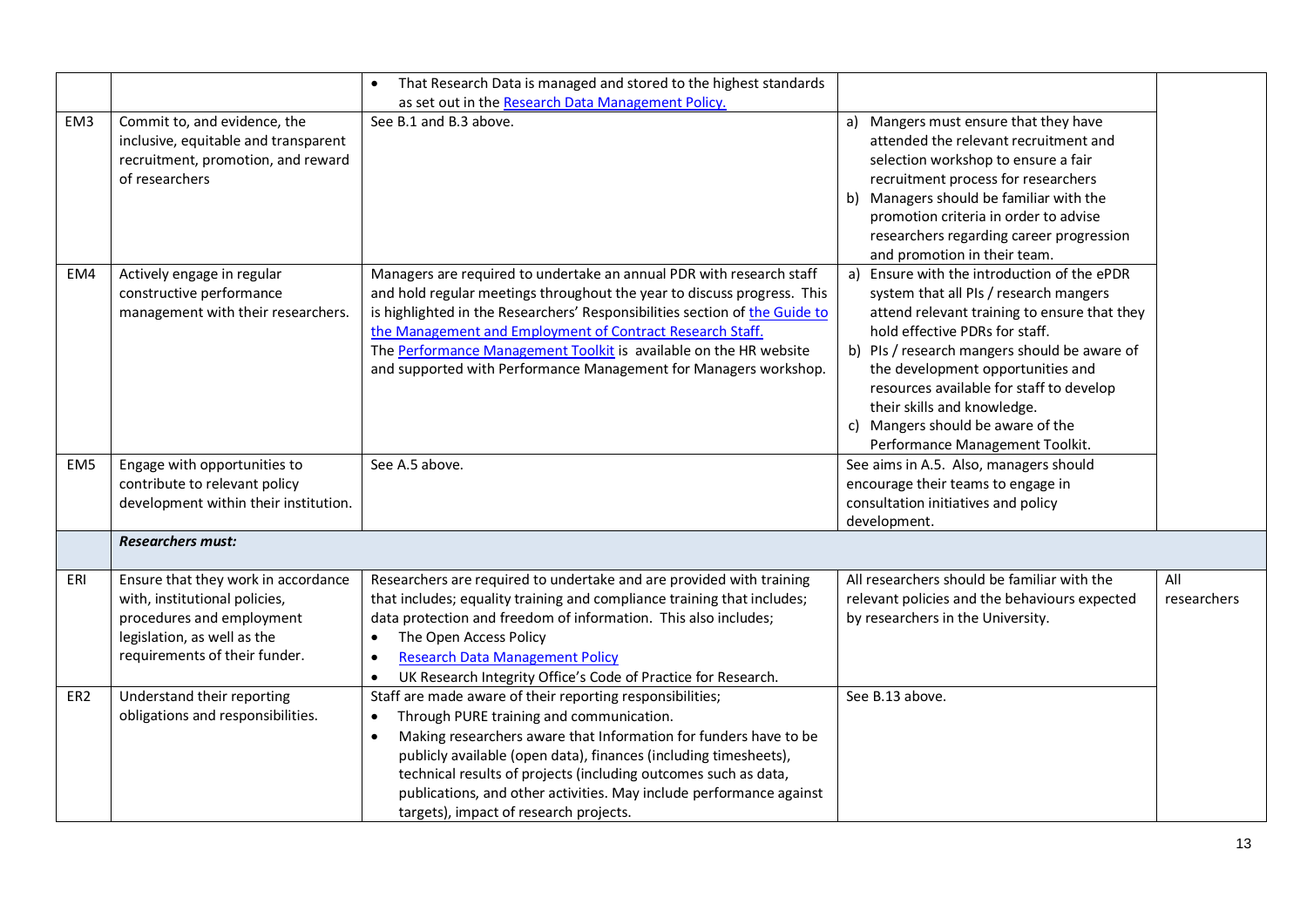|     |                                                                                                                         | Compliance with statutory reporting is normally coordinated by<br>RIIO but implemented by College and School management.                                                                                                                                                                                                                                                                                                                                                                           |                                                                                                                                                                                                |
|-----|-------------------------------------------------------------------------------------------------------------------------|----------------------------------------------------------------------------------------------------------------------------------------------------------------------------------------------------------------------------------------------------------------------------------------------------------------------------------------------------------------------------------------------------------------------------------------------------------------------------------------------------|------------------------------------------------------------------------------------------------------------------------------------------------------------------------------------------------|
| ER3 | Positively engage with performance<br>management discussions and<br>reviews with their managers.                        | Researchers are expected to engage with the PDR process. This is also<br>highlighted in the Researchers' Responsibilities section of the Guide to<br>the Management and Employment of Contract Research Staff.                                                                                                                                                                                                                                                                                     | All researchers should proactively engage with<br>the PDR process to ensure that they are clear<br>about their objectives, are aware of career<br>development opportunities available to them. |
| ER4 | Recognise and act on their role as<br>key stakeholders within their<br>institution and the wider academic<br>community. | Researchers have responded to the CROS survey and the Staff Survey.<br>Researchers are also encouraged to engage with the relevant Groups<br>such as being College representatives on the RDCG. Academic/ECR<br>representatives sit on the group for a 2-year term. New members are<br>recruited by inviting staff to send expressions of interest outlining why<br>they want to sit on the RDCG. Early career researchers are also<br>encouraged to attend and contribute to ECR networks events. | All researcher should engage with the Staff<br>Survey and CEDARS survey.                                                                                                                       |

## **C Professional and Career Development**

### **Professional and career development are integral to enabling researchers to develop their full potential**

Researchers must be equipped and supported to be adaptable and flexible in an increasingly diverse global research environment and employment market.

This Principle recognises the importance of continuous professional and career development, particularly as researchers pursue a wide range of careers.

|                  | <b>CONCORDAT</b>                                                                                                                                                                                                                                                                 | <b>EVIDENCE OF IMPLEMENTATION</b>                                                                                                                                                                                                                                                                                                                                                                                                                                                                                                                                                                                                                                                                         | <b>ACTION TO ENHANCE CURRENT</b><br><b>SUPPORT AND DEVELOPMENT</b>                                                                                                                                                                                                                                                                                                                                                                                         | <b>LEAD</b> |
|------------------|----------------------------------------------------------------------------------------------------------------------------------------------------------------------------------------------------------------------------------------------------------------------------------|-----------------------------------------------------------------------------------------------------------------------------------------------------------------------------------------------------------------------------------------------------------------------------------------------------------------------------------------------------------------------------------------------------------------------------------------------------------------------------------------------------------------------------------------------------------------------------------------------------------------------------------------------------------------------------------------------------------|------------------------------------------------------------------------------------------------------------------------------------------------------------------------------------------------------------------------------------------------------------------------------------------------------------------------------------------------------------------------------------------------------------------------------------------------------------|-------------|
|                  | <b>Institutions must:</b>                                                                                                                                                                                                                                                        |                                                                                                                                                                                                                                                                                                                                                                                                                                                                                                                                                                                                                                                                                                           |                                                                                                                                                                                                                                                                                                                                                                                                                                                            |             |
| PCD <sub>1</sub> | Provide opportunities, structured<br>support, encouragement and time<br>for researchers to engage in a<br>minimum of 10 days professional<br>development pro rata per year,<br>recognising that researchers will<br>pursue careers across a wide range<br>of employment sectors. | Key development provision for staff includes:<br><b>Specific Research Skills</b> - RIIO and the Library & Archive Services<br>provide on-going training as part of the Researcher Development<br>Programme. All researchers are invited to attend.<br>Research Supervision courses - two Effective Supervision workshops<br>and two Doctoral Examination workshops are held every academic<br>year for relevant researchers.<br><b>University Training and Development Programme - the HR</b><br>Department provide a wide range of learning and development<br>programmes and courses for staff in which research staff participate.<br>Information about these programmes and courses can be found here | <b>Evaluate the Academic Mentoring</b><br>a)<br>Scheme and act on any<br>recommendations that arise.<br>b)<br>Review mentoring at School level to<br>ensure that local mentoring is effective.<br>Review how ensure that research staff<br>c)<br>are aware of the development and<br>mentoring opportunities available to<br>them,<br>Develop through consultation with<br>d)<br>relevant research groups and Colleges a<br>University Policy and Guidance | HR/RIIO     |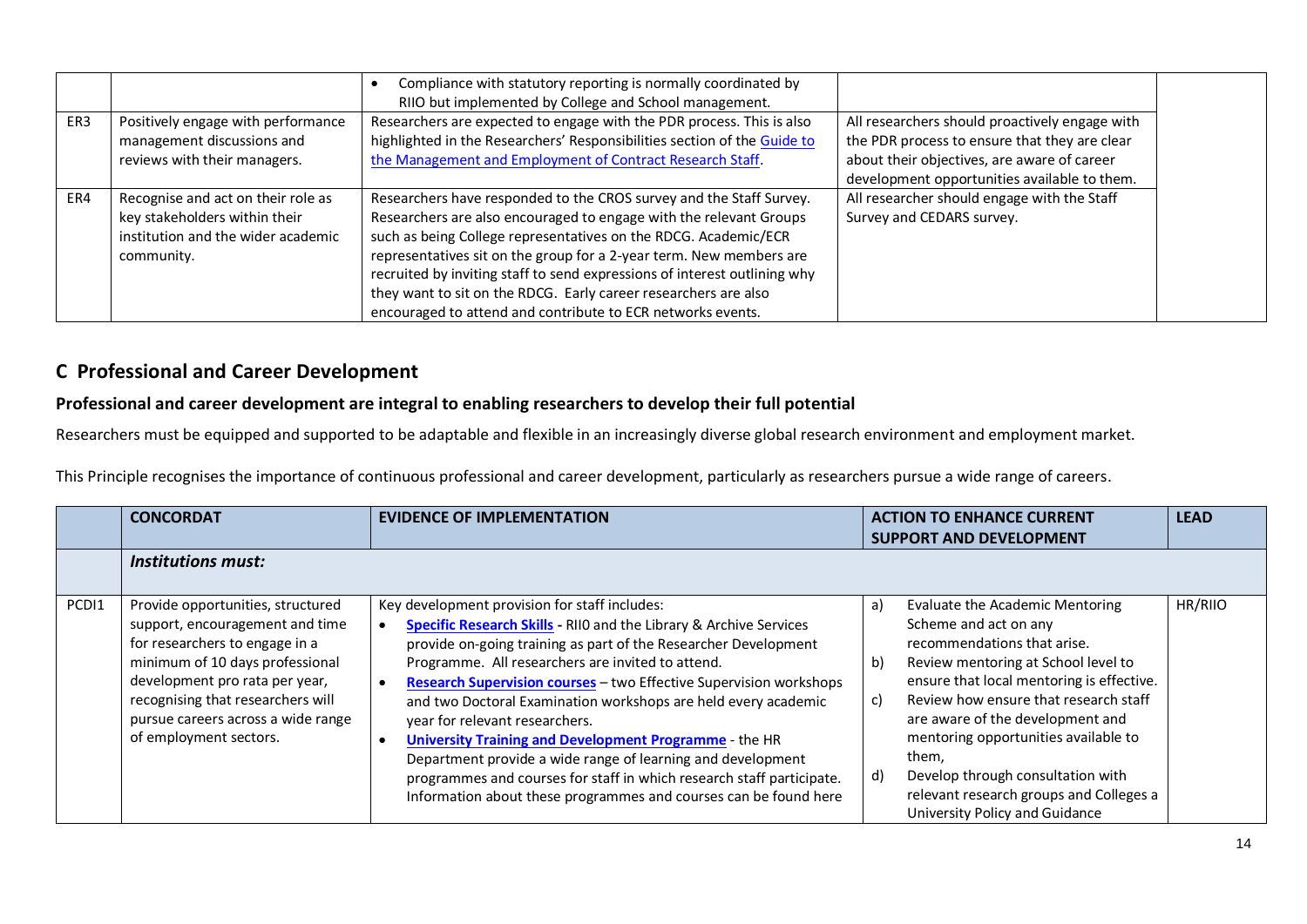|                   |                                                                                                                                                | Welsh Crucible $-$ a Programme that has participants from across<br>$\bullet$<br>Wales that facilitates and promotes research-inspired innovation and<br>cross-disciplinary collaboration in Wales.<br>Centre for Enhancement of Learning and Teaching - researchers can<br>$\bullet$<br>attend the CPD workshop and events held regularly during the<br>academic year.<br>Academic Mentoring Schemes - that include ECR mentoring at School<br>level, a university-wide academic mentoring scheme and a senior<br>academic mentoring scheme for staff who are going for promotion.<br>Learned Society of Wales professional development opportunities.<br>$\bullet$<br>Coleg Cenedlaethol - Welsh speakers can engage with the Coleg's<br>Researcher Development Programme and extensive on-line library of<br>resources.<br>Opportunities in terms of training and fellowships with funders are<br>$\bullet$<br>highlighted to staff i.e. through UKRI, Ser Cymru, WISERD etc.<br>Staff are also supported when applying for fellowships which involve<br>$\bullet$<br>mock interviews and support with applications. Staff who achieve<br>fellowships are supported by the University in terms of PhDs to<br>support the project. | regarding the implementation and the<br>broad range of activity that can be<br>included within 10 days professional<br>development.<br>e)<br>Develop a system to monitor CRS and<br>ECRs and other research staff to access<br>minimum requirements of training.<br>f)<br>Create a series of quarterly meetings<br>for all researchers to come together to<br>share ideas to develop research ideas<br>and foster a dynamic research culture. |             |
|-------------------|------------------------------------------------------------------------------------------------------------------------------------------------|--------------------------------------------------------------------------------------------------------------------------------------------------------------------------------------------------------------------------------------------------------------------------------------------------------------------------------------------------------------------------------------------------------------------------------------------------------------------------------------------------------------------------------------------------------------------------------------------------------------------------------------------------------------------------------------------------------------------------------------------------------------------------------------------------------------------------------------------------------------------------------------------------------------------------------------------------------------------------------------------------------------------------------------------------------------------------------------------------------------------------------------------------------------------------------------------------------------------------------------|-----------------------------------------------------------------------------------------------------------------------------------------------------------------------------------------------------------------------------------------------------------------------------------------------------------------------------------------------------------------------------------------------------------------------------------------------|-------------|
| PCDI2             | Provide training, structured support,<br>and time for managers to engage in<br>meaningful career development<br>reviews with their researchers | PDR is mandatory for all staff. The PDR process is being updated and all<br>staff will receive training regarding the process.                                                                                                                                                                                                                                                                                                                                                                                                                                                                                                                                                                                                                                                                                                                                                                                                                                                                                                                                                                                                                                                                                                       | a) Annually report on PDR completions for<br>researchers.<br>b) Review the quality of reviews following<br>the introduction of the ePDR system in<br>Schools.                                                                                                                                                                                                                                                                                 | DDHR(D)     |
| PCD <sub>13</sub> | Ensure that researchers have access<br>to professional advice on career<br>management, across a breadth of<br>careers                          | The Research Career Programme this year includes workshops to support<br>staff to consider their career development. The workshops in this<br>programme include: You and your Career and sessions on careers outside<br>academia featuring Bangor PhD alumni and session on T&R and T&s<br>academic career paths at BU. There will also be a session to highlight the<br>RDF as a tool to support career development.                                                                                                                                                                                                                                                                                                                                                                                                                                                                                                                                                                                                                                                                                                                                                                                                                | a)<br>Evaluate the Programme and implement<br>recommendations for the next<br>Programme.<br>b) Examine how to expand career support<br>to researchers.<br>Identify Bangor University Alumni who<br>C)<br>can provide advice regarding different<br>career pathways.                                                                                                                                                                           | AS&CM       |
| PCD <sub>14</sub> | Provide researchers with<br>opportunities, and time, to develop<br>their research identity and broader<br>leadership skills.                   | RIIO promotes and supports funding opportunities for fellowships that<br>$\bullet$<br>allow researchers to do this.<br>Also see A.6.<br>$\bullet$                                                                                                                                                                                                                                                                                                                                                                                                                                                                                                                                                                                                                                                                                                                                                                                                                                                                                                                                                                                                                                                                                    | Depending on financial situation<br>a)<br>examine possibility of investing in<br>fellowships.                                                                                                                                                                                                                                                                                                                                                 | <b>RIIO</b> |
| PCD <sub>15</sub> | Recognise that moving between,<br>and working across, employment                                                                               | RIIO promotes and supports funding opportunities that allow<br>researchers to do this, in particular through the Innovation team, but                                                                                                                                                                                                                                                                                                                                                                                                                                                                                                                                                                                                                                                                                                                                                                                                                                                                                                                                                                                                                                                                                                | Following the first Career Development<br>Programme for researchers examine how                                                                                                                                                                                                                                                                                                                                                               | AS&CM       |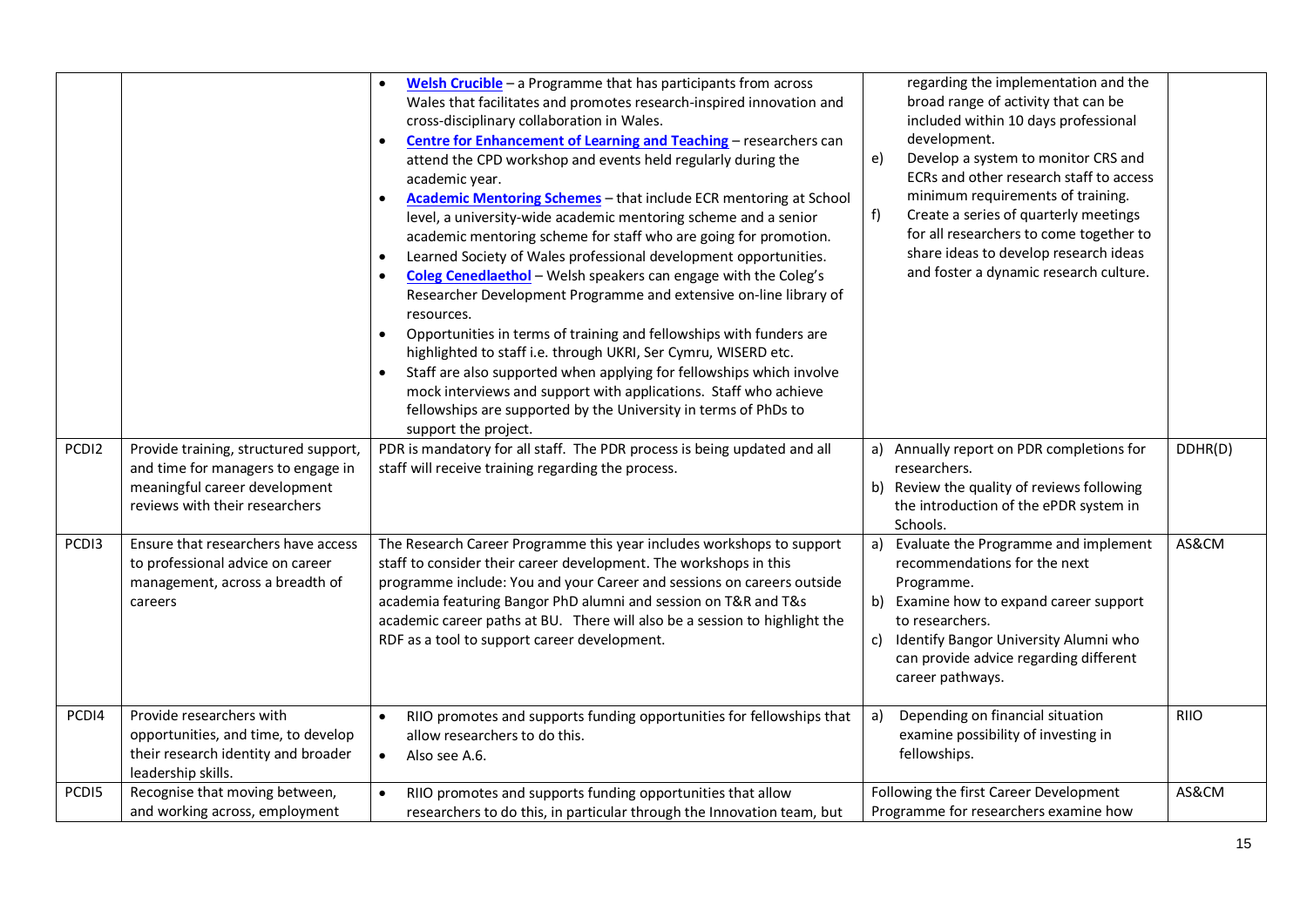| PCD <sub>16</sub> | sectors can bring benefits to<br>research and researchers, and<br>support opportunities for<br>researchers to experience this.<br>Monitor, and report on, the                                                                               | also from a variety of standard academic funding sources -<br>https://www.bangor.ac.uk/research-innovation-and-impact-<br>office/business.php.en<br>KESS 2 and KESS 2 East offer PhD and Research Masters opportunities<br>$\bullet$<br>in collaboration with a company partner.<br>This is monitored annually and reported on formally through the                                                                                                                                                                                                                                                                                                                               | best to share information regarding careers<br>outside HE to researchers.<br>Produce annual training and<br>a)                                                                                                                                   |                          |
|-------------------|---------------------------------------------------------------------------------------------------------------------------------------------------------------------------------------------------------------------------------------------|-----------------------------------------------------------------------------------------------------------------------------------------------------------------------------------------------------------------------------------------------------------------------------------------------------------------------------------------------------------------------------------------------------------------------------------------------------------------------------------------------------------------------------------------------------------------------------------------------------------------------------------------------------------------------------------|--------------------------------------------------------------------------------------------------------------------------------------------------------------------------------------------------------------------------------------------------|--------------------------|
|                   | engagement of researchers and<br>their managers with professional<br>development activities, and<br>researcher career development<br>reviews.                                                                                               | University's HR EiR application. Training and engagement with professional<br>development activities undertaken by researcher's is reported and PDR<br>completions.                                                                                                                                                                                                                                                                                                                                                                                                                                                                                                               | development report to be distributed to<br>all Colleges / Schools.                                                                                                                                                                               |                          |
|                   | <b>Managers of researchers must:</b>                                                                                                                                                                                                        |                                                                                                                                                                                                                                                                                                                                                                                                                                                                                                                                                                                                                                                                                   |                                                                                                                                                                                                                                                  |                          |
| PCDM1             | Engage in regular career<br>development discussions with their<br>researchers, including holding a<br>career development review at least<br>annually.                                                                                       | Reviewers are required to hold PDRs with staff. The training that<br>accompanies the launch of the new ePDR system will include an emphasis<br>on discussing individual career development plans. The PDR is held<br>annually.                                                                                                                                                                                                                                                                                                                                                                                                                                                    | All mangers should hold a PDR with<br>a)<br>researchers and discuss their short and<br>long term career development as part of<br>this process.                                                                                                  | PIs/Research<br>Managers |
| PCDM2             | Support researchers in exploring<br>and preparing for a diversity of<br>careers, for example, through the<br>use of mentors and careers<br>professionals, training, and<br>secondments.                                                     | Through the PDR and regular discussions, managers are expected to<br>encourage staff to undertake professional development and mentoring<br>and participate in the Research Career Programme.                                                                                                                                                                                                                                                                                                                                                                                                                                                                                     | a) Ensure that managers are aware of the<br>opportunities available in the University<br>and externally and encourage staff to<br>participate                                                                                                    |                          |
| PCDM3             | Allocate a minimum of 10 days pro<br>rata, per year, for their researchers<br>to engage with professional<br>development, supporting<br>researchers to balance the delivery<br>of their research and their own<br>professional development. | Currently it is recommended that CRS receive up to 4 days for in-house<br>$\bullet$<br>training and career development activities per academic year to allow<br>them to develop a range of skills and knowledge to support them in<br>their career development. This training includes attending; Research,<br>Innovation and Impact Office (RIIO) events, workshops included on the<br>Researcher Development Programme and the Staff Development<br>Programme and provision and networking events such as the ECR<br>Network Meetings, Doctoral School events etc.<br>Research staff who undertake some teaching can also undertake the<br>PGCertTHE and HEA Fellowship Scheme. | Identify a wide range of development<br>a)<br>that researchers can engage with to<br>ensure that researchers undertake a<br>minimum of 10 days development<br>b) Managers to ensure that that part-time<br>researchers can also access training. |                          |
| PCDM4             | Identify opportunities and allow<br>time (in addition to the 10 days<br>professional development<br>allowance), for their researchers to<br>develop their research identity and                                                             | The University offers an extensive range of professional and personal<br>development for researchers and attendance at training events is recorded<br>on staff training records that are held centrally                                                                                                                                                                                                                                                                                                                                                                                                                                                                           | PIs and Research Managers to ensure that<br>they are aware of development<br>opportunities available to staff and the policy<br>that will be developed in relation to the 10<br>days professional development allowance.                         |                          |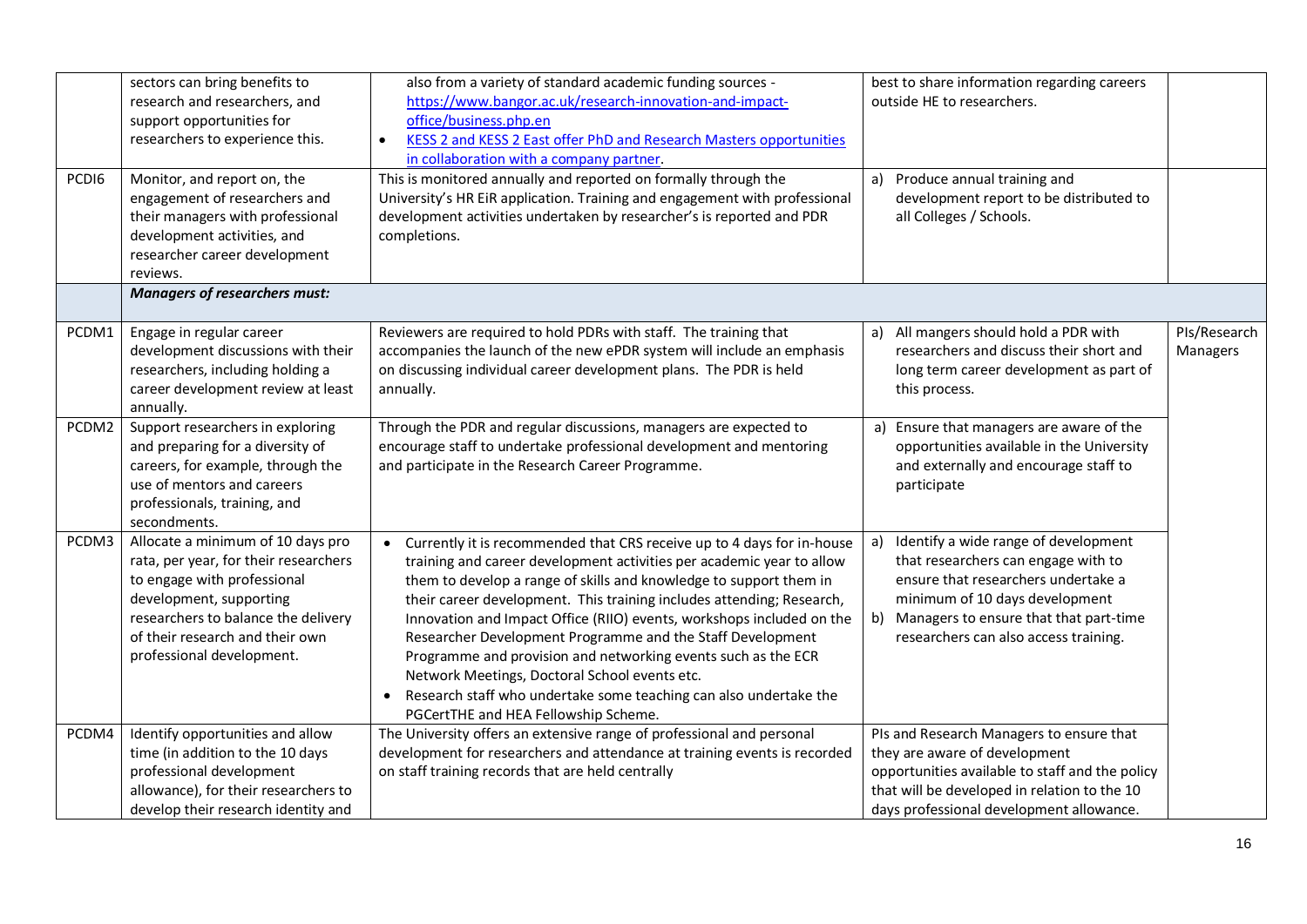| PCDM5 | broader leadership skills and<br>provide appropriate credit and<br>recognition for their endeavours.<br>Engage in leadership and<br>management training to enhance<br>their personal effectiveness, and to<br>promote a positive attitude to<br>professional development. | This is outlined in B.4 above and in the Concordat presentations to staff.                                                                                                                                   | All research managers should engage with<br>leadership training in order to improve their<br>skills as research leaders and be a role model<br>for their teams.                                              |                    |
|-------|---------------------------------------------------------------------------------------------------------------------------------------------------------------------------------------------------------------------------------------------------------------------------|--------------------------------------------------------------------------------------------------------------------------------------------------------------------------------------------------------------|--------------------------------------------------------------------------------------------------------------------------------------------------------------------------------------------------------------|--------------------|
|       |                                                                                                                                                                                                                                                                           |                                                                                                                                                                                                              |                                                                                                                                                                                                              |                    |
| PCDR1 | Take ownership of their career,<br>identifying opportunities to work<br>towards career goals, including<br>engaging in a minimum of 10 days<br>professional development pro rata<br>per year.                                                                             | As noted in C.3 above and in the PDR.                                                                                                                                                                        | All researchers must;<br>Use and engage with the PDR process to<br>reflect on their progress towards their career<br>goals and identify development<br>opportunities to support their career<br>development. | All<br>researchers |
| PCDR2 | Explore and prepare for a range of<br>employment options across<br>different sectors, such as by making<br>use of mentors, careers<br>professionals, training and<br>secondments                                                                                          | Staff are provided with the opportunity to engage in the Career<br>Development Programme as noted in C.3 above and through the academic<br>mentoring programmes and the training provided by the University. | All researchers should engage with the<br>University's mentoring programme when<br>appropriate and explore options to develop<br>their skills and knowledge.                                                 |                    |
| PCDR3 | Maintain an up-to-date professional<br>career development plan and build<br>a portfolio of evidence<br>demonstrating their experience,<br>that can be used to support job<br>applications.                                                                                | This should be discussed in the PDR and mentor and activity should be<br>recorded in PURE.                                                                                                                   | All researchers should;<br>Keep their professional development<br>a)<br>plan up to date through the annual PDR.<br>Keep their PURE profile up to date.<br>b)                                                 |                    |
| PCDR4 | Positively engage in career<br>development reviews with their<br>managers.                                                                                                                                                                                                | All staff are expected to engage with the PDR process.                                                                                                                                                       | See C.12 above.                                                                                                                                                                                              |                    |
| PCDR5 | Seek out, and engage with,<br>opportunities to develop their<br>research identity and broader<br>leadership skills.                                                                                                                                                       | There are many opportunities available for research staff as noted above in<br>C.1.                                                                                                                          | All researchers should engage with the wide<br>range of development opportunities<br>available to them.                                                                                                      |                    |
| PCDR6 | Consider opportunities to develop<br>their awareness and experience of<br>the wider research system through,<br>for example, knowledge exchange,                                                                                                                          | RIIO helps to identify such opportunities (as C.5) also through impact<br>$\bullet$<br>agenda and funding opportunities.                                                                                     | All researchers should engage with relevant<br>opportunities and engage with RIIO and their<br>Colleges to develop their knowledge and<br>contributions in these areas.                                      |                    |